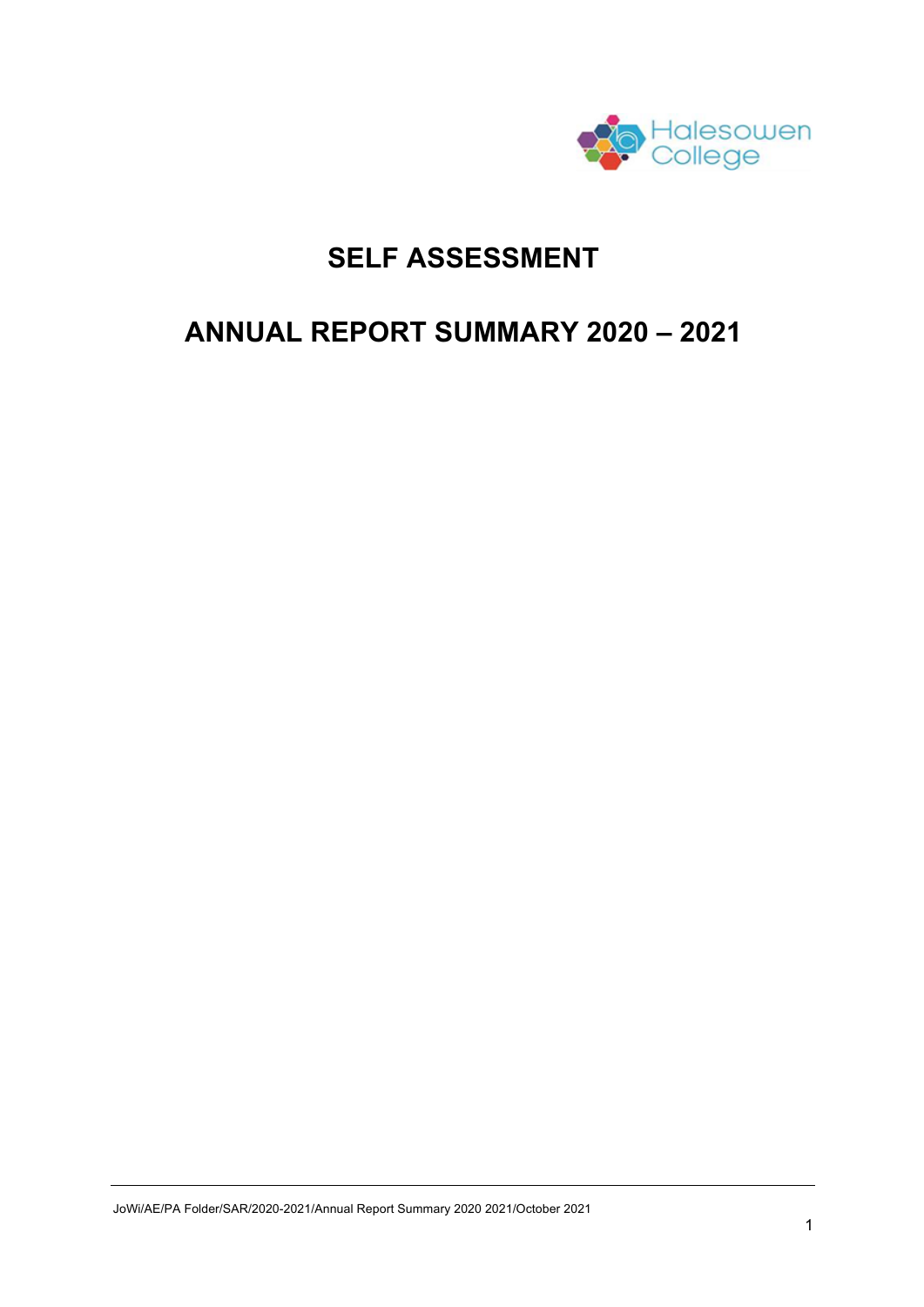#### **ANNUAL REPORT 2021**

## **Information about Halesowen College in 2020-2021**

- Ø Tertiary College
- $\triangleright$  Age Range of Learners 14-16, 16-18 and 19+
- $\triangleright$  Approximate numbers of all funded learners over the full contract year 4231
- $\triangleright$  Full Time 4231
- $\triangleright$  Part Time 1206
- Ø Principal/CEO Andy Dobson
- Ø www.halesowen.ac.uk

## **OVERALL EFFECTIVENESS** Good

| <b>Quality of Education</b>                          | Good                 |
|------------------------------------------------------|----------------------|
| <b>Behaviour and Attitudes</b>                       | Good                 |
| <b>Personal Development</b>                          | Good                 |
| <b>Leadership and Management</b>                     | Good                 |
| <b>Education for Younger People</b>                  | Good                 |
| <b>Adult Learning Programmes</b>                     | Good                 |
| <b>Apprenticeships</b>                               | Requires Improvement |
| <b>Provision for Learners with High Needs</b>        | Good                 |
| <b>Overall Effectiveness (OFSTED September 2017)</b> | Good                 |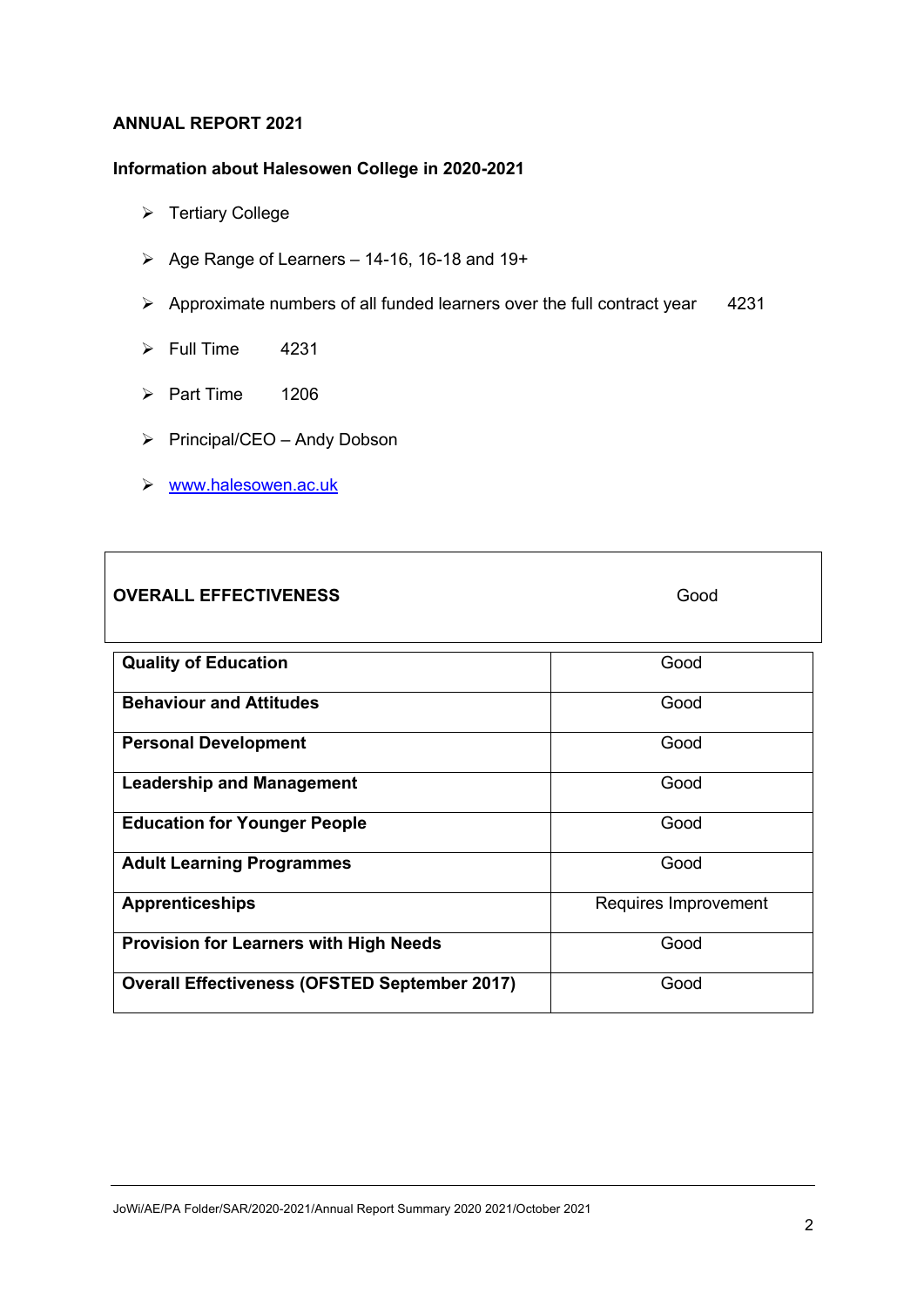## **INTRODUCTION**

This Self-Assessment is written following a year and a half like no other. The Covid-19 pandemic and resultant national lockdowns from March 2020 were unprecedented and has had lasting impact educationally. Throughout this period, however, Halesowen College continued to thrive as a Further Education and Tertiary College, fulfilling an essential role at the heart of the community.

The College excelled in providing a continuity of education, remotely, for all students and in turn has enabled these students to further progress in education, employment or apprenticeships. Investment in IT infrastructure and the virtual learning environment coupled with a highly responsive staff development team enabled teachers to move online teaching and learning quickly.

The extended period of lockdown affected a generation of schools and college students. Most notably Year 11 and Year 13 pupils who were due to take GCSEs and A Levels in 2021, who found their exams cancelled and Teacher Assessed Grades awarded instead. There is no doubt that this has impacted our performance in 2020-2021 and will continue to have an impact for at least the year to come.

This self-assessment is based on the Ofsted Education Inspection Framework, but some aspects of this framework must be considered in the context of Covid-19. For example, the ability for students to undertake work placement in the 2020-2021 academic year was compromised, however, the development of employability skills remains important in what is becoming an increasingly challenging jobs market.

## **What We Do**

Halesowen College is a lively, ambitious and highly inclusive tertiary college providing a broad and extremely supportive education to young people from across the West Midlands and an increasing range of vocational Higher Education courses, Apprenticeships and training for adults.

## **OUR PURPOSE:**

Halesowen College exists to provide the exceptional education, training and support that will transform life chances and equip our community to flourish in a changing world.

## **OUR VISION**

To be the first choice College in our region for learners, parents, businesses and staff, working with partners to achieve remarkable things.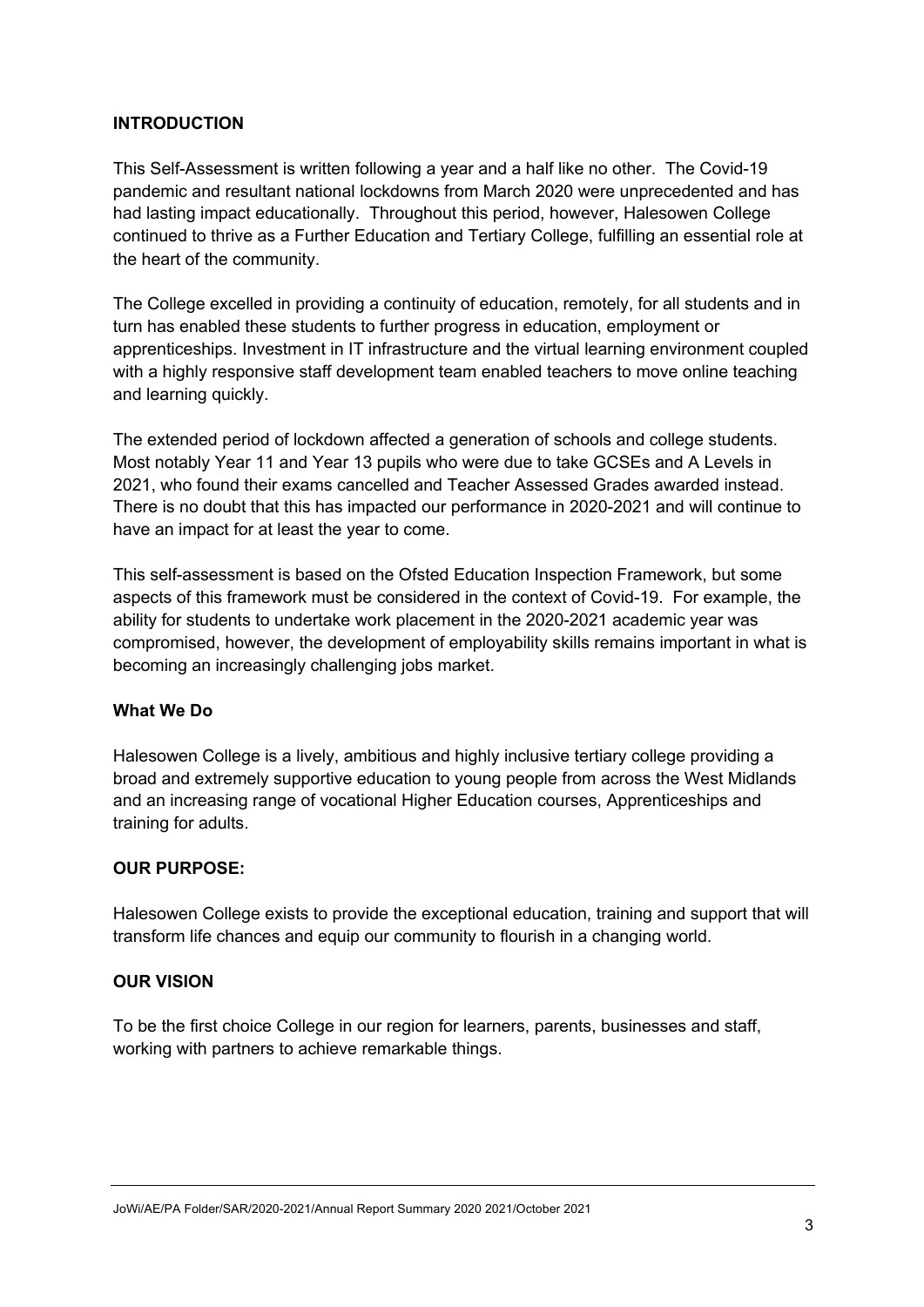## **OUR AIMS**

| <b>Our Offer</b>       |                  | - A broad, inclusive, responsive and purposeful curriculum.          |
|------------------------|------------------|----------------------------------------------------------------------|
| <b>Our Quality</b>     | $\blacksquare$   | Exceptional teaching, learning and outcomes.                         |
| <b>Our Environment</b> | ۰.               | Learning environments that make a difference.                        |
| <b>Our People</b>      | ۰.               | A truly diverse, empowered, supportive and accountable<br>community. |
| <b>Our Resources</b>   | $\sim$ 100 $\mu$ | Sound finances to allow investment and keep us ahead<br>of the game. |
| <b>Our Reputation</b>  |                  | A reputation as "the go to College".                                 |

## **Our Training and Services include:**

- Academic and vocational study programmes for post-16 learners.
- Apprenticeships.
- Higher Education at Levels 4 and 5.
- 14-16 part-time provision for Elective Home Education Learners.
- Part-time Adult provision.
- Learning for personal development and leisure.
- Partnerships and collaboration.
- E-learning and blended learning programmes.
- Business lettings.
- Commercial outlets including; Bistro @ B63, Muddy Paws Dog Grooming, Nursery @ B63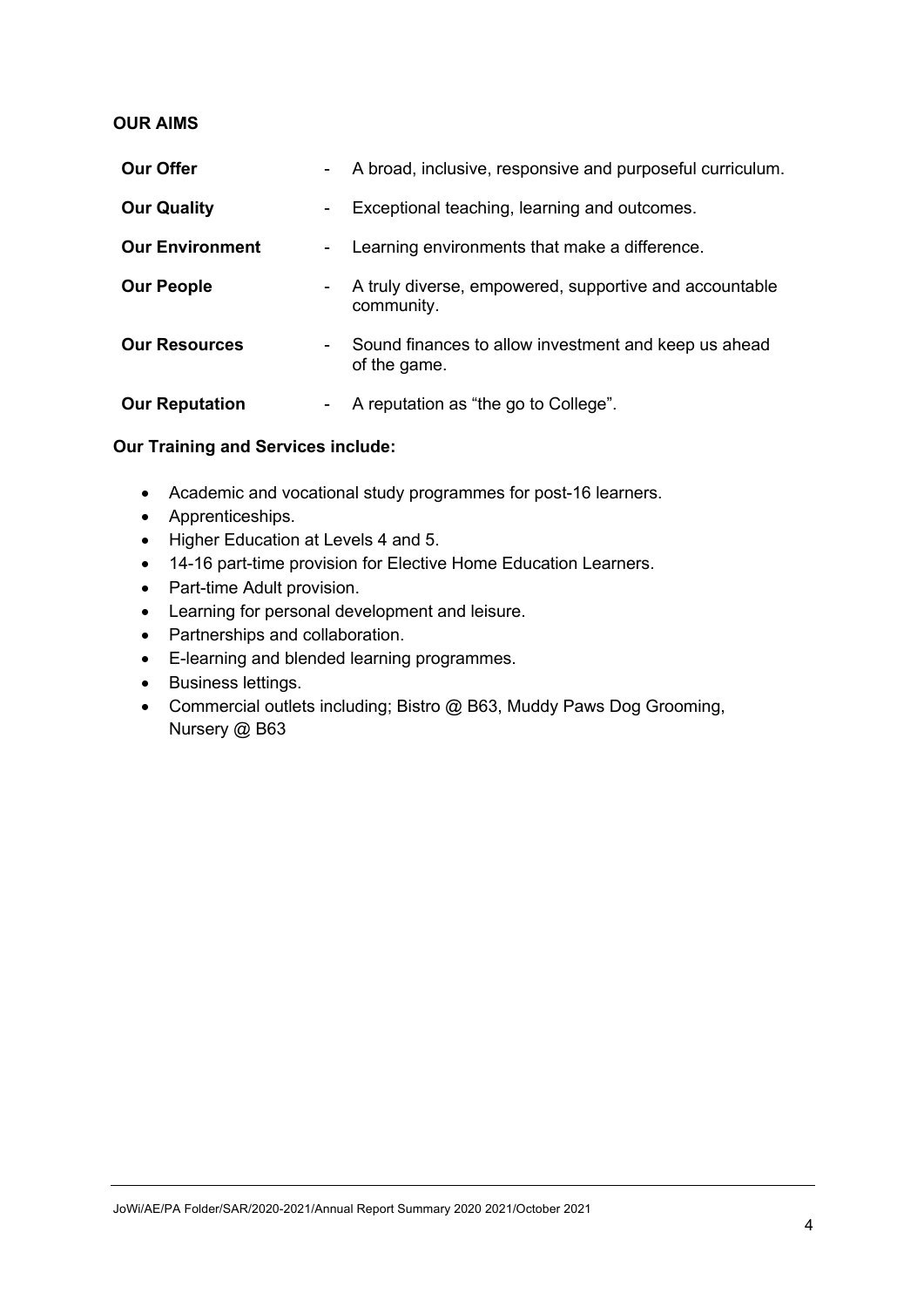## **STUDENT STATISTICS**

**AGE**

|              | $2019 - 2021$ |      | 2020 - 2021   |      |
|--------------|---------------|------|---------------|------|
|              | <b>Starts</b> | %    | <b>Starts</b> | %    |
| $14 - 16$    | 208           | 1.6  | 217           |      |
| $16-18$      | 9667          | 73.8 | 9898          | 76.3 |
| <b>Adult</b> | 3223          | 24.9 | 2865          | 22.0 |

## **LEARNING DIFFICULTY**

|                            | $2019 - 2021$ |      | 2020 - 2021   |      |
|----------------------------|---------------|------|---------------|------|
|                            | <b>Starts</b> | %    | <b>Starts</b> | %    |
| <b>No Difficulty</b>       | 9769          | 74.6 | 10093         | 77.8 |
| <b>Learning Difficulty</b> | 2209          | 16.9 | 2251          | 17.3 |
| <b>Non-Provided</b>        | 1120          | 8.5  | 636           | 4.9  |

## **LEVEL**

|               | $2019 - 2021$ |      | $2020 - 2021$ |      |
|---------------|---------------|------|---------------|------|
|               | <b>Starts</b> | $\%$ | <b>Starts</b> | $\%$ |
| <b>Entry</b>  | 1120          | 8.6  | 1033          | 8.0  |
| Level 1       | 2413          | 18.4 | 1770          | 13.6 |
| Level 2       | 5651          | 42.1 | 5674          | 43.7 |
| Level 3       | 3782          | 28.9 | 4379          | 33.7 |
| <b>Higher</b> | 132           | 1.0  | 124           | 1.0  |

## **GENDER**

|             | $2019 - 2021$ |      | $2020 - 2021$ |      |
|-------------|---------------|------|---------------|------|
|             | <b>Starts</b> | %    | <b>Starts</b> | %    |
| <b>Male</b> | 5014          | 38.3 | 5029          | 38.7 |
| Female      | 8084          | 61.7 | 7951          | 61.3 |

## **STUDENT NUMBERS**

|                  | $2019 - 2021$ |       | $2020 - 2021$ |               |
|------------------|---------------|-------|---------------|---------------|
|                  | <b>Starts</b> | %     | <b>Starts</b> | $\frac{0}{0}$ |
| <b>Full Time</b> | 10110         | 77.2  | 10403         | 80.1          |
| <b>Part Time</b> | 2998          | 22.8  | 2577          | 19.9          |
| <b>TOTAL</b>     | 13098         | 100.0 | 12980         | 100.0         |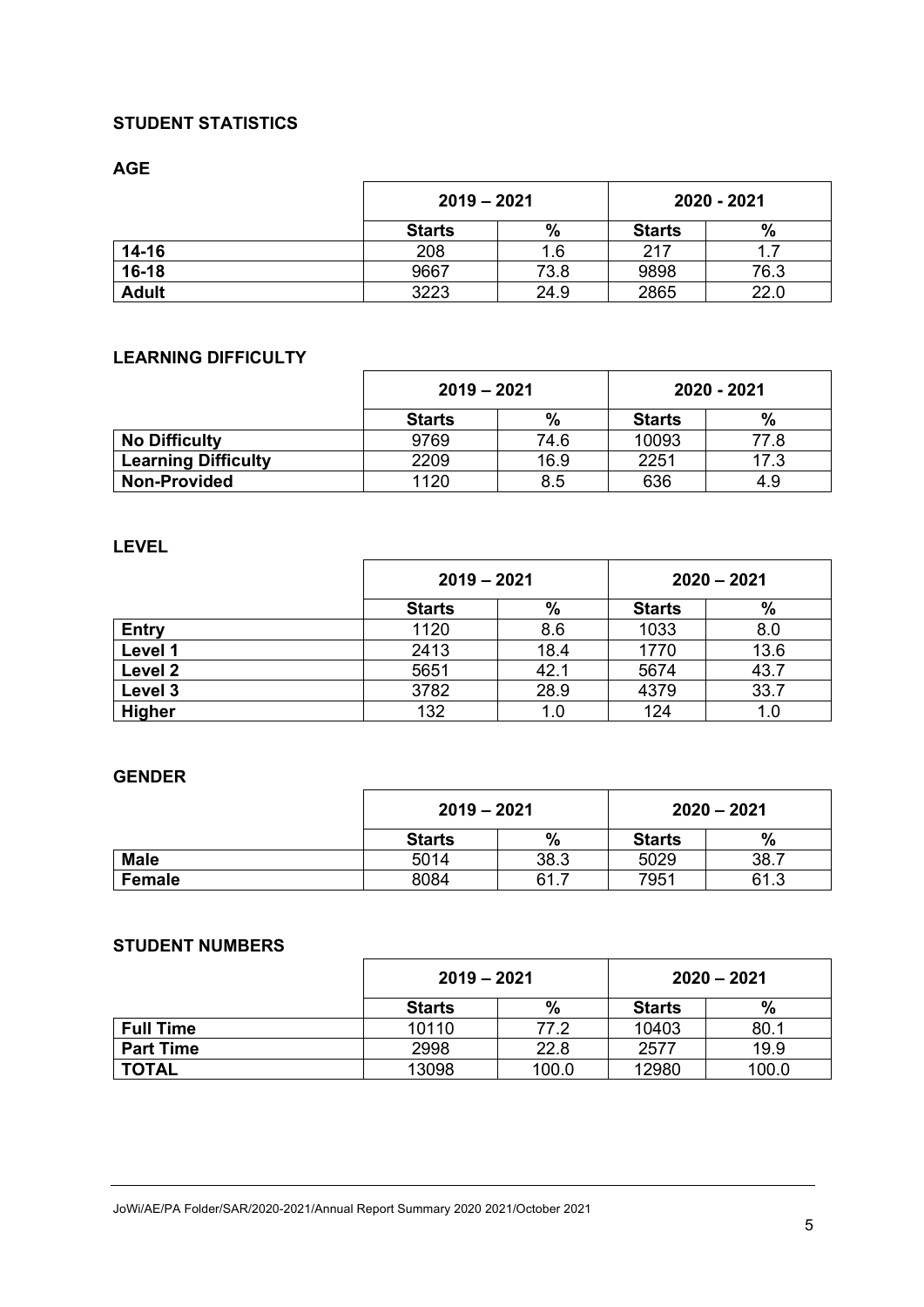# **THE QUALITY OF EDUCATION**

# **GRADE: Good**

|                                          | <b>KEY STRENGTHS</b>                                                                                                                                                                                                                                                                                                                                                                                                                                                                                                                                                                                                                                                                                                                                    | <b>KEY AREAS FOR IMPROVEMENT</b>                                                                                                                                                                                                                                                                                                                                                                                                                                                                                                                                                                           |
|------------------------------------------|---------------------------------------------------------------------------------------------------------------------------------------------------------------------------------------------------------------------------------------------------------------------------------------------------------------------------------------------------------------------------------------------------------------------------------------------------------------------------------------------------------------------------------------------------------------------------------------------------------------------------------------------------------------------------------------------------------------------------------------------------------|------------------------------------------------------------------------------------------------------------------------------------------------------------------------------------------------------------------------------------------------------------------------------------------------------------------------------------------------------------------------------------------------------------------------------------------------------------------------------------------------------------------------------------------------------------------------------------------------------------|
| $\bullet$<br>$\bullet$<br>٠<br>$\bullet$ | The Curriculum is relevant and<br>ambitious and framed around local<br>and regional priorities. It is reviewed<br>annually for currency and relevance.<br>Robust assessment for learning<br>enables timely interventions that<br>address gaps in knowledge, which<br>leads to positive outcomes for the<br>majority of learners.<br>Highly skilled teaching practitioners<br>coupled with a responsive digital<br>infrastructure enables students to<br>access high-quality teaching,<br>learning and assessment online<br>during times when they are unable<br>to attend college.<br>The quality of teaching and learning<br>remains high, leading to positive<br>outcomes.<br>Robust internal quality assurance of<br>qualifications lead to positive | Ensuring the curriculum is informed<br>$\bullet$<br>and validated consistently by<br>employers across all subject areas.<br>Increasing industry related CPD to<br>$\bullet$<br>maintain the currency of technical<br>skills for staff, particularly for T Level<br>delivery.<br>Improvement in the tracking and<br>$\bullet$<br>monitoring of apprenticeships to<br>ensure timely intervention and<br>achievement.<br><b>ESOL and Functional skills</b><br>$\bullet$<br>achievement requires improvement.<br>Further develop stretch and<br>$\bullet$<br>challenge and increase high grade<br>achievement. |
| $\bullet$                                | awarding body reports for most<br>subjects, ensuring positive<br>outcomes.<br>Highly skilled subject specialists<br>coupled with industry-standard<br>resources ensure that students<br>develop the skills required to secure<br>positive destinations.<br>The curriculum is developed to meet<br>the needs of local employers,<br>students, the local enterprise<br>partnership and the West Midlands<br><b>Combined Authority.</b><br>Pass rates are high on the majority<br>of courses.                                                                                                                                                                                                                                                              |                                                                                                                                                                                                                                                                                                                                                                                                                                                                                                                                                                                                            |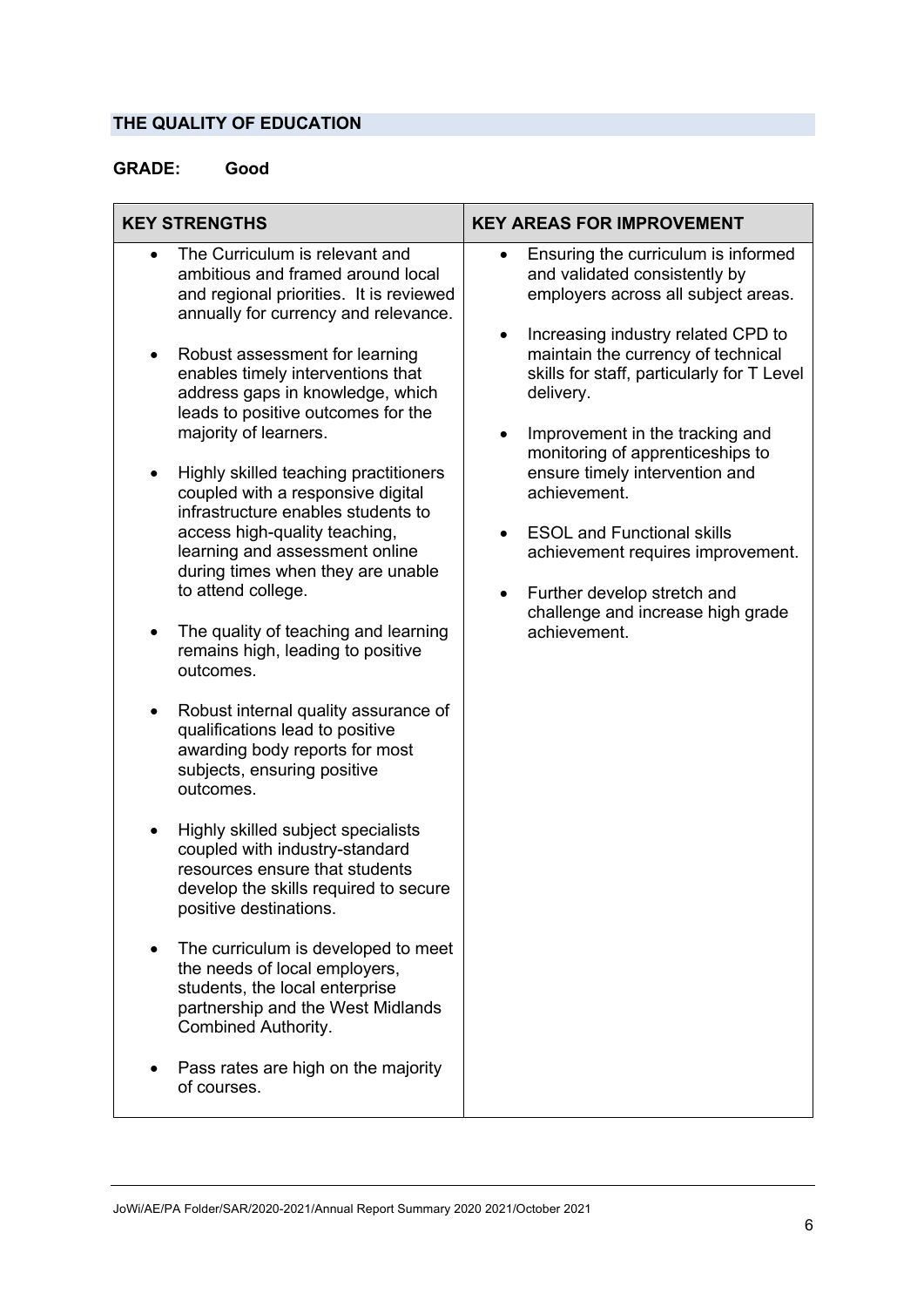| <b>KEY STRENGTHS</b>                                                                                                                                                                                    | <b>KEY AREAS FOR IMPROVEMENT</b> |
|---------------------------------------------------------------------------------------------------------------------------------------------------------------------------------------------------------|----------------------------------|
| Excellent progression to further and<br>$\bullet$<br>higher education, apprenticeships<br>and employment confirms the<br>alignment of the curriculum intent.                                            |                                  |
| Students across the organisation,<br>$\bullet$<br>regardless of disability or social<br>disadvantage and progress on to<br>higher level courses, higher<br>education, apprenticeships or<br>employment. |                                  |

## **EXECUTIVE SUMMARY**

Employers inform curriculum development through a range of interactions with curriculum and apprenticeship teams, alongside the use of EMSI. This, together with regular reviews of the curriculum, ensures that curriculum intent is fit for purpose, meeting both local and national priorities. Further development is required to ensure that employer involvement is consistent across all subject areas.

Very effective initial advice and guidance (IAG) ensures that students are matched to the most appropriate programme of study, this is evidenced through good retention and pass rates in most subjects. Further development will ensure that Apprenticeship IAG and initial assessment for A Level is used effectively to tailor programmes, taking into consideration individual starting points of learners.

Teaching, learning and assessment continue to be of a high standard. The Covid-19 lockdowns created additional challenges which staff were able to respond to quickly and effectively. The transition to online learning enabled students and apprentices to progress with their studies throughout lockdown leading to positive outcomes and high grades. Digital skills of staff and students have developed considerably and applications such as Nearpod, Padlet and Kahoot have proved popular learning tools for students. A strong relationship with awarding goodies and a robust internal quality assurance model ensures that the vast majority of students are not disadvantaged and achieve their qualifications. Apprenticeships were inevitably impacted by successive lockdowns, but assessors continued to provide support through regular reviews with apprentices and employers.

Robust tracking and monitoring of learners, coupled with a pastoral support system ensure appropriate and timely interventions for young people, leading to the vast majority of students securing positive destinations following their programme of study. Further development of tracking and monitoring to achieve consistency in quality for Apprenticeships and ESOL courses is required. The support for learners by staff remains a key strength and this is evidenced by numerous comments in Faculty Review and other learner voice surveys, this will be a positive going forward as the full emotional and social impacts of the pandemic become evident.

JoWi/AE/PA Folder/SAR/2020-2021/Annual Report Summary 2020 2021/October 2021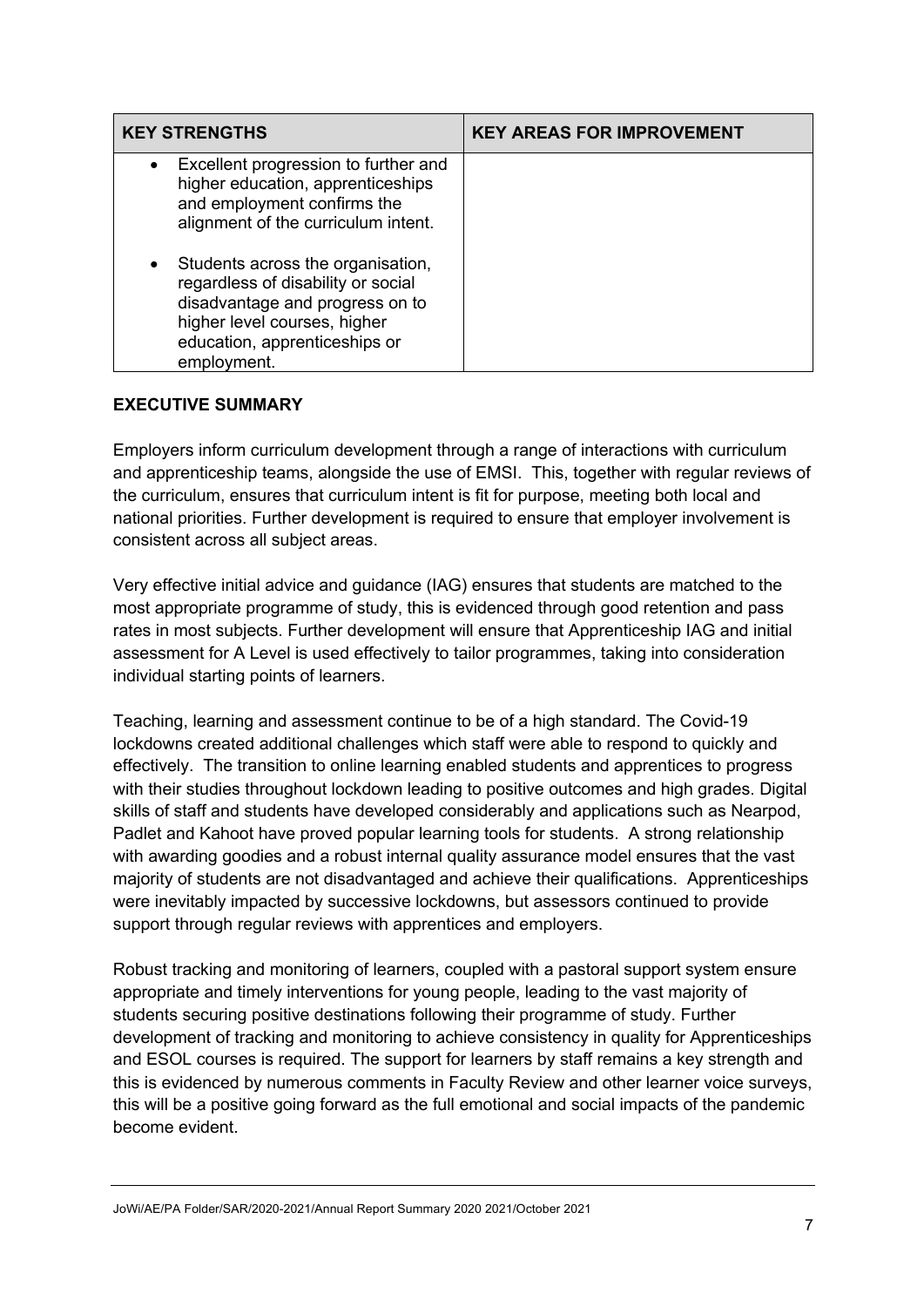There is a robust tracking system for GCSE English and Maths and by timely and effective intervention, pass rates have improved slightly. There needs to be more attention to this in Functional Skills, particularly adults and ESOL, to ensure consistent, timely interventions to support the increase in positive outcomes.

Continuous Professional Development is good and provides staff with the necessary skills to deliver high quality programmes. Staff development programmes in 2020-2021 have focused on digital upskilling to provide continuity of learning and enhancing online engagement and mental health training to enable staff to support students and colleagues with additional pressures of Covid-19. This has not been to the detriment of subject specific courses to enhance the expertise of subject teachers.

Due to the Covid-19 restrictions, staff were unable to visit relevant industries this year to develop their technical skills, thus it continues to be an area for development in 2021-2022, made more important as the College rolls out T Levels in more curriculum areas.

## **BEHAVIOUR AND ATTITUDES**

#### **GRADE: Good**

| <b>KEY STRENGTHS</b>                                                                                                                                                                                                                                                                                                                                                                                                                                                                                                                                                                                                         | <b>KEY AREAS FOR IMPROVEMENT</b>                                                                                                                                                                                                                                                                                                                     |
|------------------------------------------------------------------------------------------------------------------------------------------------------------------------------------------------------------------------------------------------------------------------------------------------------------------------------------------------------------------------------------------------------------------------------------------------------------------------------------------------------------------------------------------------------------------------------------------------------------------------------|------------------------------------------------------------------------------------------------------------------------------------------------------------------------------------------------------------------------------------------------------------------------------------------------------------------------------------------------------|
| The majority of students<br>$\bullet$<br>demonstrate good attitudes to their<br>learning and career aspirations.<br>Students have an excellent<br>understanding of how to keep<br>themselves safe from associated<br>risks.<br>Student behaviour is exemplary and,<br>٠<br>in most instances, reflect that of the<br>behaviours expected in<br>employment.<br>Students feel very well supported<br>and safe within the College.<br>The College creates a culture of<br>high expectations and respect with<br>fully embedded policies and<br>procedures which challenge any<br>students who fall below these<br>expectations. | Attendance in a few areas still<br>$\bullet$<br>requires some improvement.<br>The performance of all vulnerable<br>$\bullet$<br>groups needs to be inline or above<br>College expectations.<br>Participation in further enrichment<br>$\bullet$<br>as Covid-19 measures reduce could<br>be increased and include a larger<br>proportion of students. |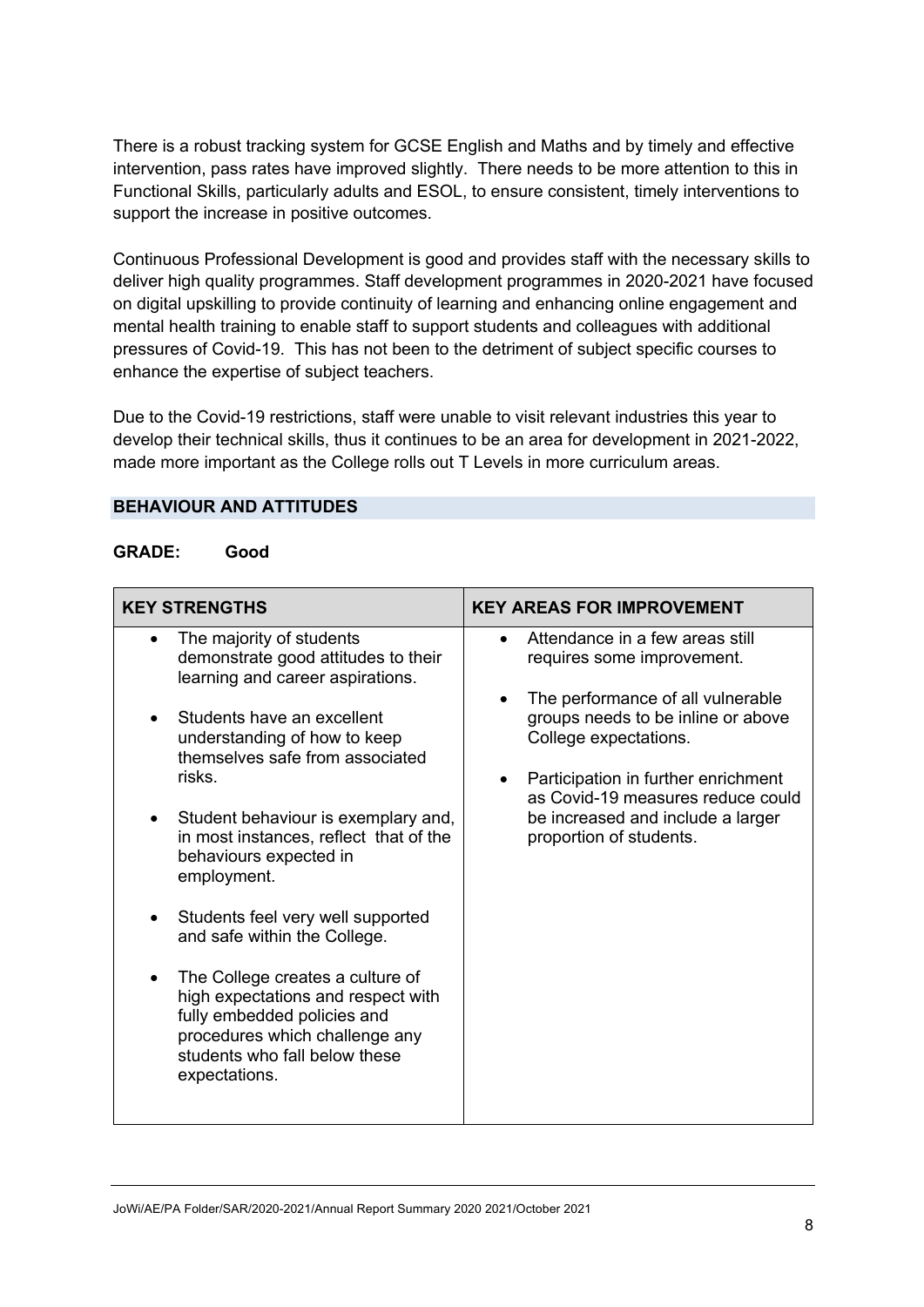## **EXECUTIVE SUMMARY**

Leaders and managers have very high expectations of students and actively promote the Ready, Respect, Safe (RRS) agenda. The implementation of RRS alongside our Behaviour Management Policy has encouraged learners to take responsibility for their own behaviours and attitudes.

Rigorous processes at the pre-entry IAG and transition stages of programmes ensure staff are clear about students' profiles and are therefore equipped in advance to make reasonable adjustments necessary enabling learners to succeed and reach their full potential. All EHCP learners have a transition day prior to starting at the College to ease the change process and enable teachers at the College to prepare fully for their arrival.

Safeguarding is a key priority and learners know how to keep themselves safe, through rigorous promotion of contemporary and emerging issues and themes delivered through the tutorial programme and "safe weeks". Apprentices are asked about safeguarding at review and this is recorded on Onefile to ensure that they know how they can keep themselves safe. In a survey in 2020 95% of students feel safe within College.

Support for students is outstanding ensuring an inclusive and individualised provision for every learner that is enrolled at Halesowen College, enabling them to achieve their qualification to the highest standard.

• EHCP achievement –

Destinations of the students who left the College in receipt of an EHCP were positive with many progressing on to the next level of study, employment and/or training with some successful progression into HE.

## **PERSONAL DEVELOPMENT**

## **GRADE: Good**

| <b>KEY STRENGTHS</b>                                                                                                                                                                                                | <b>KEY AREAS FOR IMPROVEMENT</b>                                                                                                                                                     |
|---------------------------------------------------------------------------------------------------------------------------------------------------------------------------------------------------------------------|--------------------------------------------------------------------------------------------------------------------------------------------------------------------------------------|
| There is a strong curriculum offer for<br>$\bullet$<br>young people and adults that give<br>students the opportunities to<br>develop their behaviours, skills and<br>attitudes beyond the classroom<br>environment. | Reinstate full work experience and<br>$\bullet$<br>industry placement for all vocational<br>students at Level 2 and 3 to ensure<br>they fully develop their workplace<br>behaviours. |
| The tutorial programme supports the<br>٠<br>curriculum in developing students'<br>confidence, resilience and well-                                                                                                  |                                                                                                                                                                                      |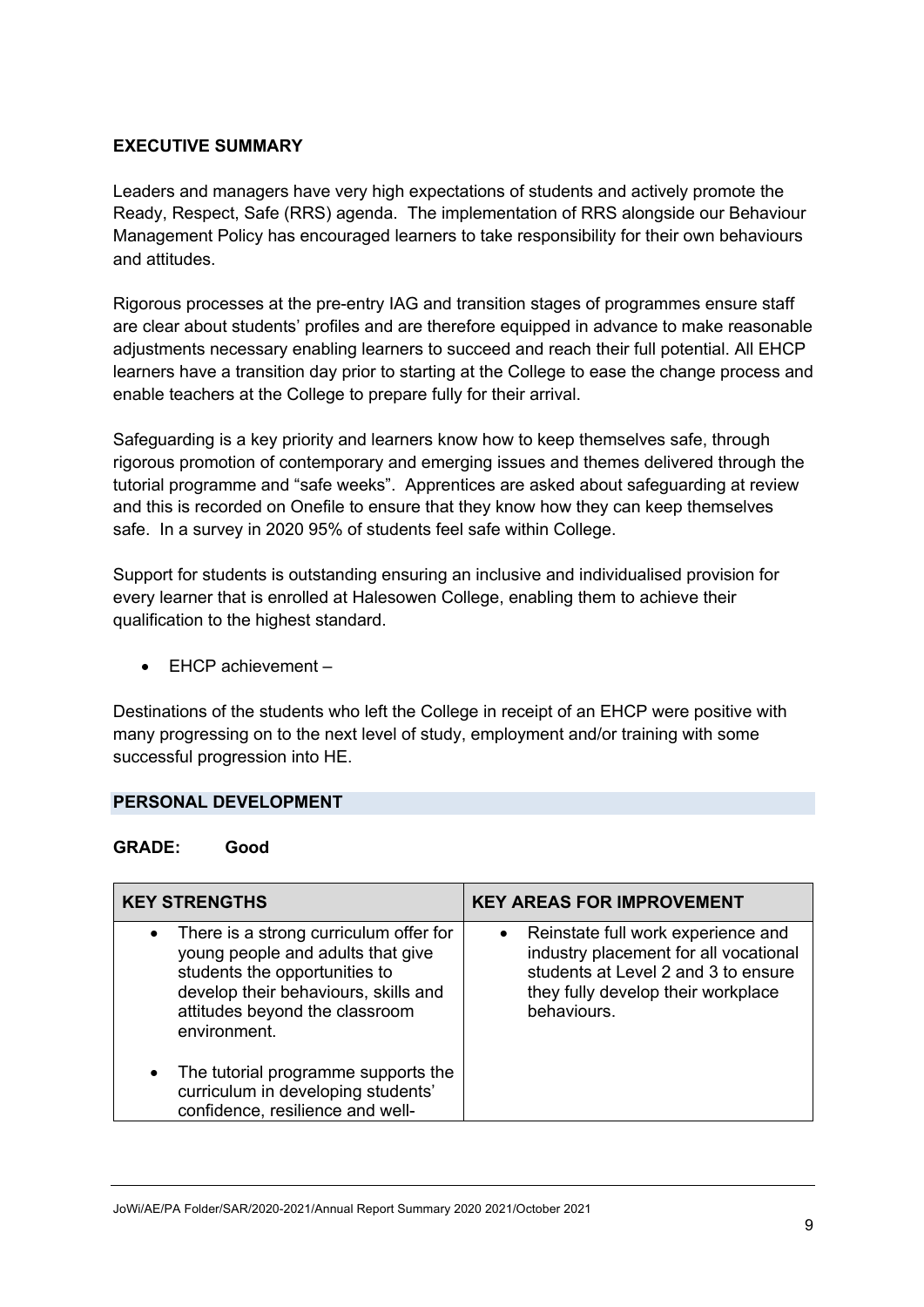| <b>KEY STRENGTHS</b>                                                                                                                                   | <b>KEY AREAS FOR IMPROVEMENT</b> |
|--------------------------------------------------------------------------------------------------------------------------------------------------------|----------------------------------|
| being. This is supported by the<br>safeguarding and well-being team.                                                                                   |                                  |
| The Careers Department provides<br>an excellent Careers and HE<br>programme designed to support<br>students in making the appropriate<br>"next steps". |                                  |
| Despite Covid-19 students engaged<br>in work-related learning or<br>meaningful work experience<br>placements.                                          |                                  |

## **EXECUTIVE SUMMARY**

Halesowen College prides itself on delivering high quality academic and technical/vocational programmes that deliver relevant academic and industry knowledge and skills. This is in line with student progression choices, to ensure they develop the skills to progress to HE or to carry out a job role and name the necessary behaviours and attitudes needed to work and be successful in wider society.

Although impacted by Covid-19, the Halesowen Plus Enrichment programme has supported the personal growth of students. Where possible, activities were transferred to an online offering, including Book Club, Craft Club, Virtual Café, E-gaming, Quiz Channel and the LGBTQ+ channel.

As a leader in Diversity, the College ensures that equality and diversity are at the heart of all it does. From the Unicorn/LGBTQ+ group to tutorials on a range of different topics such as LGBTQ+ History Month, Time to Talk, Eating Disorders, International Women's Day, Black History Month, Online Gambling, Fareshare and Staying Safe at Christmas. The impact will be beyond student College life.

College to ensure:

- A calm and orderly environment to learn
- Support and behaviour plans
- The opportunity to achieve positive outcomes
- A respectful and caring culture
- A safe environment
- Development of skills relevant to the learning programme
- Strong focus on attendance and punctuality
- Motivation and positive attitudes
- Implementation of policies/support to improve attendance and challenging behaviour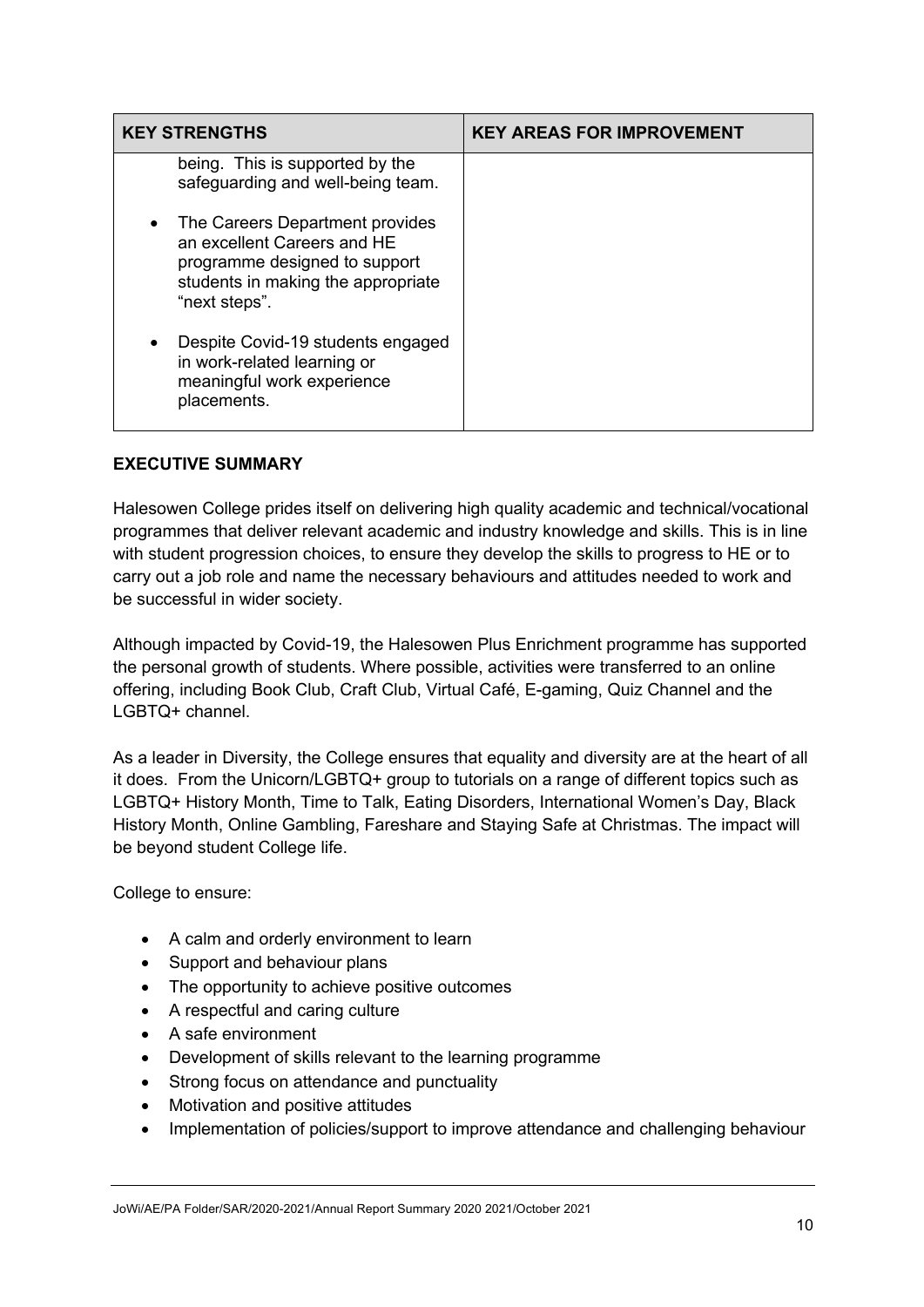- Inclusion and the celebration of diversity
- Clear expectations for behaviour at the provider and in work

Tutorials are targeted as opportunities to promote and develop positive attitudes. Examples include: stereotypes, addressing gender, toxic masculinity and unconscious bias; young carers, stay safe; addressing Sarah Everard, #notallmen.

Students have also been involved in a range of community issues including: Fareshare, a food poverty initiative and Green group raising awareness of green issues and green activities across College.

In recognition of the national issues with mental health, the College has a range of support in place for students including platforms such as "TogetherAll" and "FIKA" and other support such as : direct referral to Mental Health Services (Dudley Mind and Dudley Talking Therapies); educational psychology; counselling and well-being and support advisors.

Highly effective IAG, the use of Navigate and the careers education programme means there is a real focus on planning for the students' future career. Progression opportunities supports students in their readiness for next steps.

## **LEADERSHIP AND MANAGEMENT**

## **GRADE: ?**

| <b>KEY STRENGTHS</b>                                                                                                                                                                                              | <b>KEY AREAS FOR IMPROVEMENT</b>                                                                                                                                                           |
|-------------------------------------------------------------------------------------------------------------------------------------------------------------------------------------------------------------------|--------------------------------------------------------------------------------------------------------------------------------------------------------------------------------------------|
| Governors and senior leaders have<br>set a clear strategic plan for the<br>College and which has been<br>updated to reflect the impact of<br>Covid-19; this is well communicated<br>and understood at all levels. | Professional and Leadership<br>$\bullet$<br>development of middle leaders will<br>ensure all managers have the skills<br>and tools to drive standards and<br>expectations up consistently. |
| Governors, including staff and<br>student governors offer support and<br>challenge to senior leaders to<br>enhance the quality of education.                                                                      | Address variations in achievement<br>rates between full time students,<br>ESOL and apprenticeships.                                                                                        |
| The curriculum is well aligned to<br>٠<br>local LEP and WMCA priorities and<br>the Department for Education's<br>professional and technical reforms.                                                              |                                                                                                                                                                                            |
| Strategic investment in the College's<br>facilities has provided outstanding<br>learning enrolments for students.                                                                                                 |                                                                                                                                                                                            |
| Throughout lockdowns, leaders and<br>managers provided excellent                                                                                                                                                  |                                                                                                                                                                                            |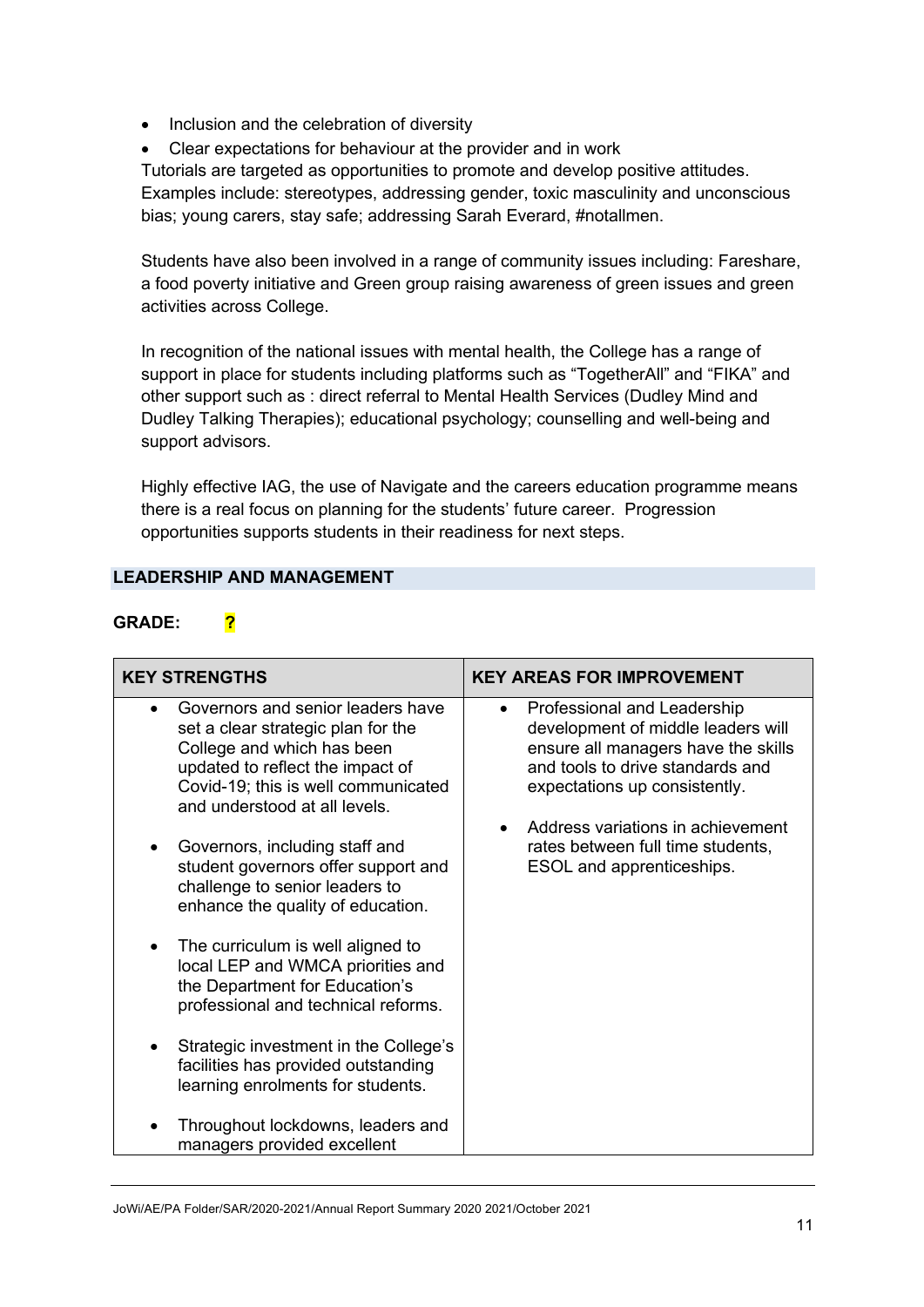| <b>KEY STRENGTHS</b>                                                                                                                                                                                                                               | <b>KEY AREAS FOR IMPROVEMENT</b> |
|----------------------------------------------------------------------------------------------------------------------------------------------------------------------------------------------------------------------------------------------------|----------------------------------|
| oversight and support of health and<br>well being and educational<br>attainment of students and<br>apprentices.                                                                                                                                    |                                  |
| Leaders and managers maintained<br>$\bullet$<br>high expectations for students<br>including high attendance<br>throughout the year, even during<br>lockdowns when all lessons moved<br>to online learning but remained<br>taught to the timetable. |                                  |
| Quality assurance processes are<br>٠<br>effective at identifying areas that are<br>at risk of ensuring that early<br>interventions are in place.                                                                                                   |                                  |

## **EXECUTIVE SUMMARY**

Leadership and management is good; leaders, managers and governors have high expectations, and these are embodied in their day to day interactions with students and staff.

There has been an increased focus by leaders and managers on student and staff health and well being with a range of interventions designed to provide support for all.

Safeguarding is highly effective and well resourced. During successive lockdowns, safeguarding remained highly effective; leaders and managers ensured that contact was maintained with all students and support provided where required.

Parental and career communication has remained strong with online Open Days and Parental Newsletters. This ensures there are regular and accessible updates about the College Services and the progress of the young people they have parental responsibilities for. The College also has highly effective links with schools and local authorities which aids transition and consequently student progress.

Governors engage constructively to ensure resources are managed well and leaders are held to account to ensure continuous and sustainable improvement.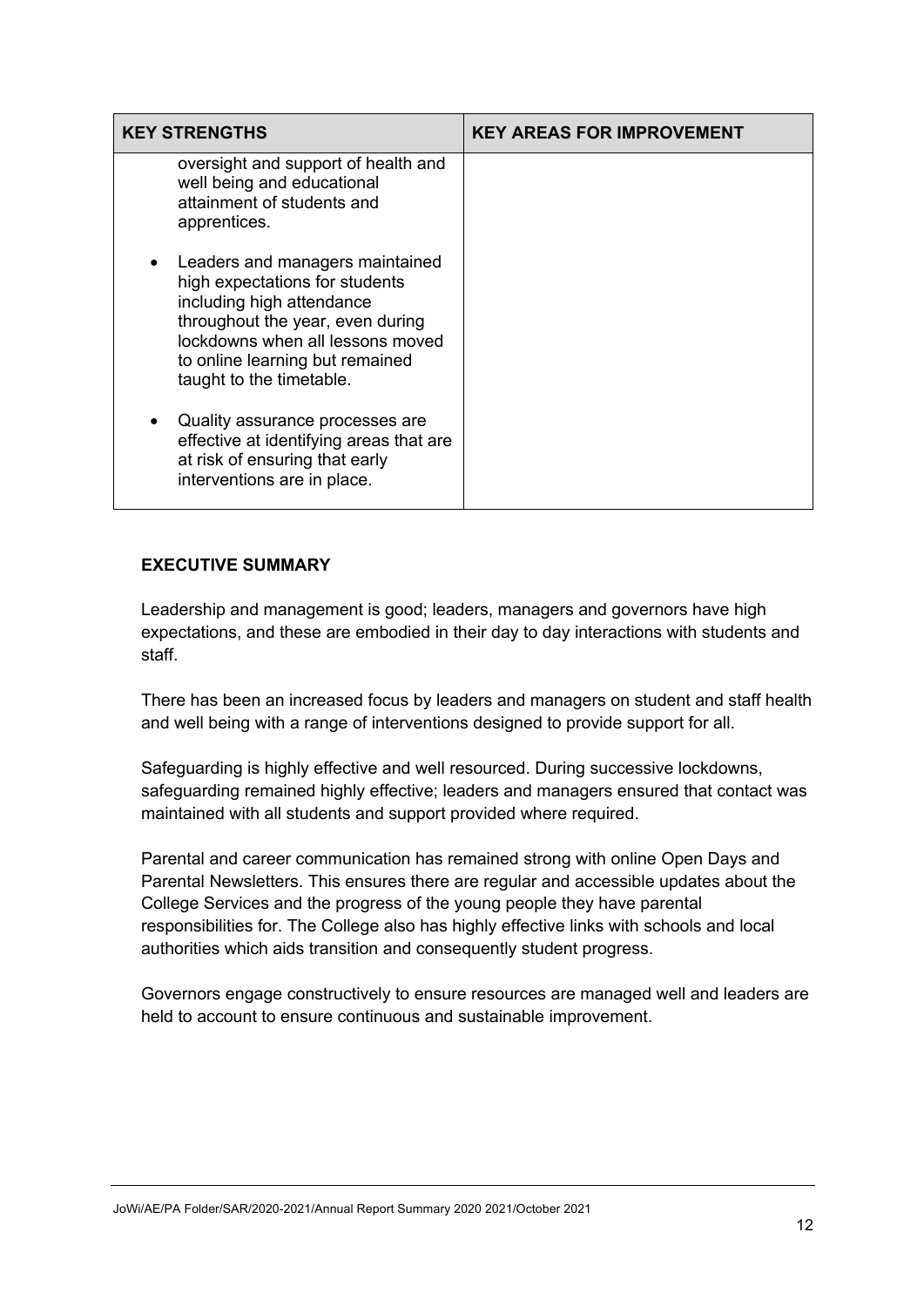## **LEARNER ACHIEVEMENT**



• Classroom outcomes

|                | 2018/2019 | 2019/2020 | 2020/2021 |
|----------------|-----------|-----------|-----------|
| 16-18          | 86.5%     | 85.9%     | 86.1%     |
| $19+$          | 81.8%     | 84%       | 89.1%     |
| <b>Overall</b> | 85.3%     | 85.4%     | 86.8%     |

• Apprenticeship outcomes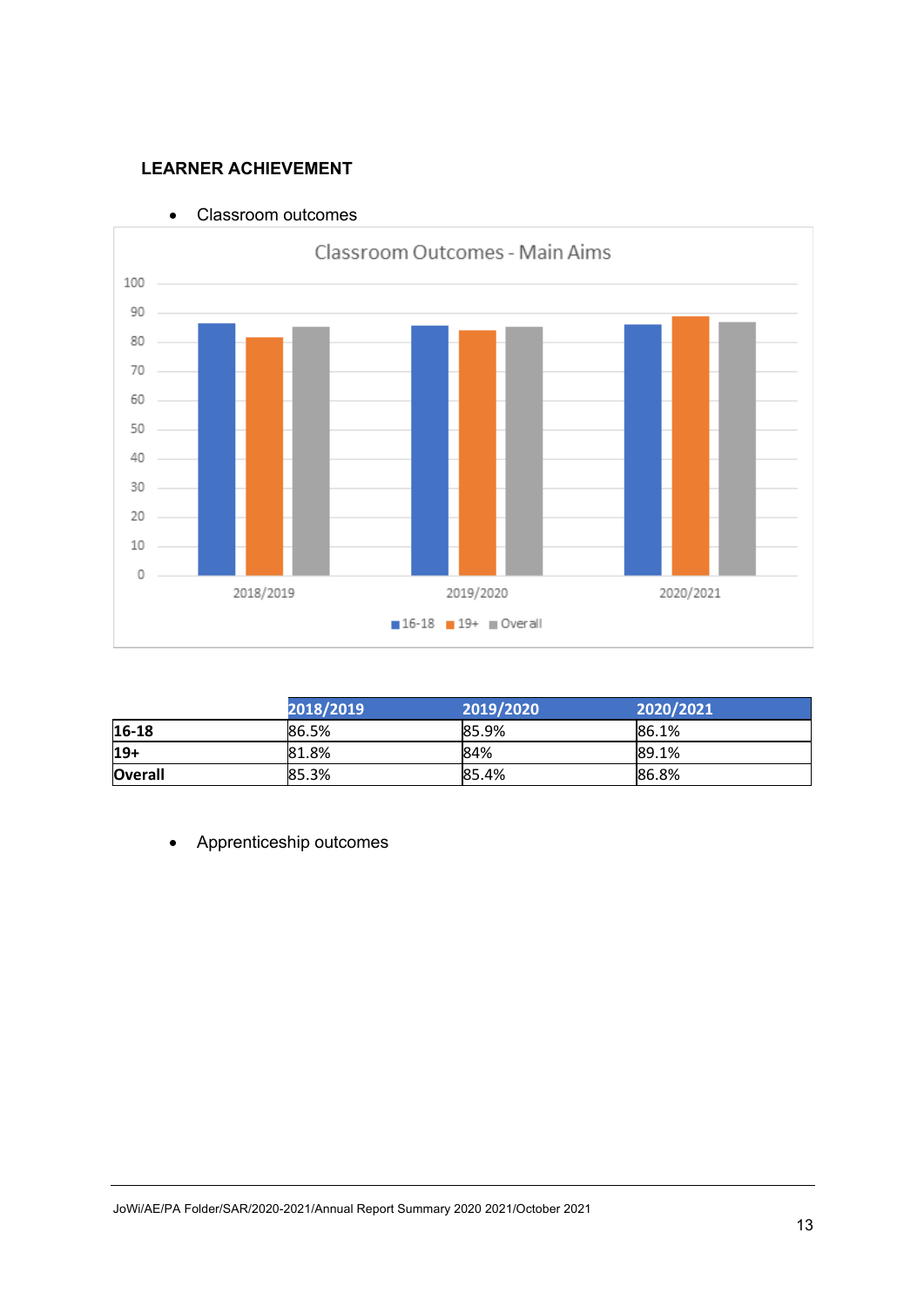

## **Apprenticeship Achievement - Overall**

| 18/19 | 19/20 20/21          |  |
|-------|----------------------|--|
|       | 77.50% 43.20% 59.60% |  |

• Outcomes by Age and Level

# **Classroom Based – By Age and Level**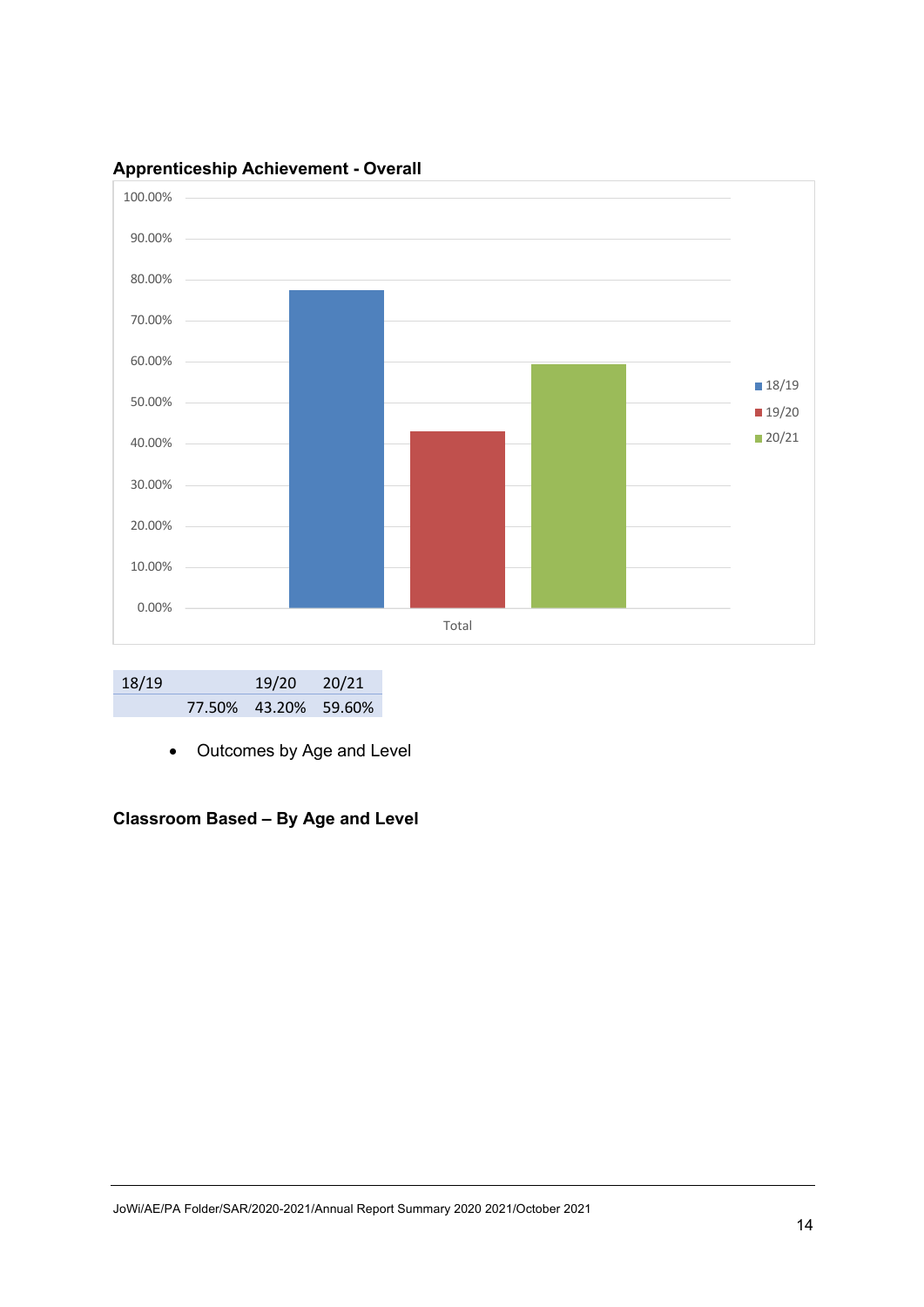

| 16-18          |        |               |        |
|----------------|--------|---------------|--------|
| 1              | 78.10% | 76.30%        | 68.60% |
| $\overline{2}$ | 90.70% | 89.30%        | 88.30% |
| 3              | 86.40% | 86.40%        | 86.60% |
| н              |        | 43.50% 67.30% | 88.60% |
| $19+$          |        |               |        |
| 1              | 83.50% | 86.80%        | 74.70% |
| $\overline{2}$ | 81.40% | 83.90%        | 77.70% |
| 3              | 82.00% | 75.70%        | 87.40% |
| н              | 65.70% | 66.30%        | 78.70% |

• 16-18 classroom outcomes by department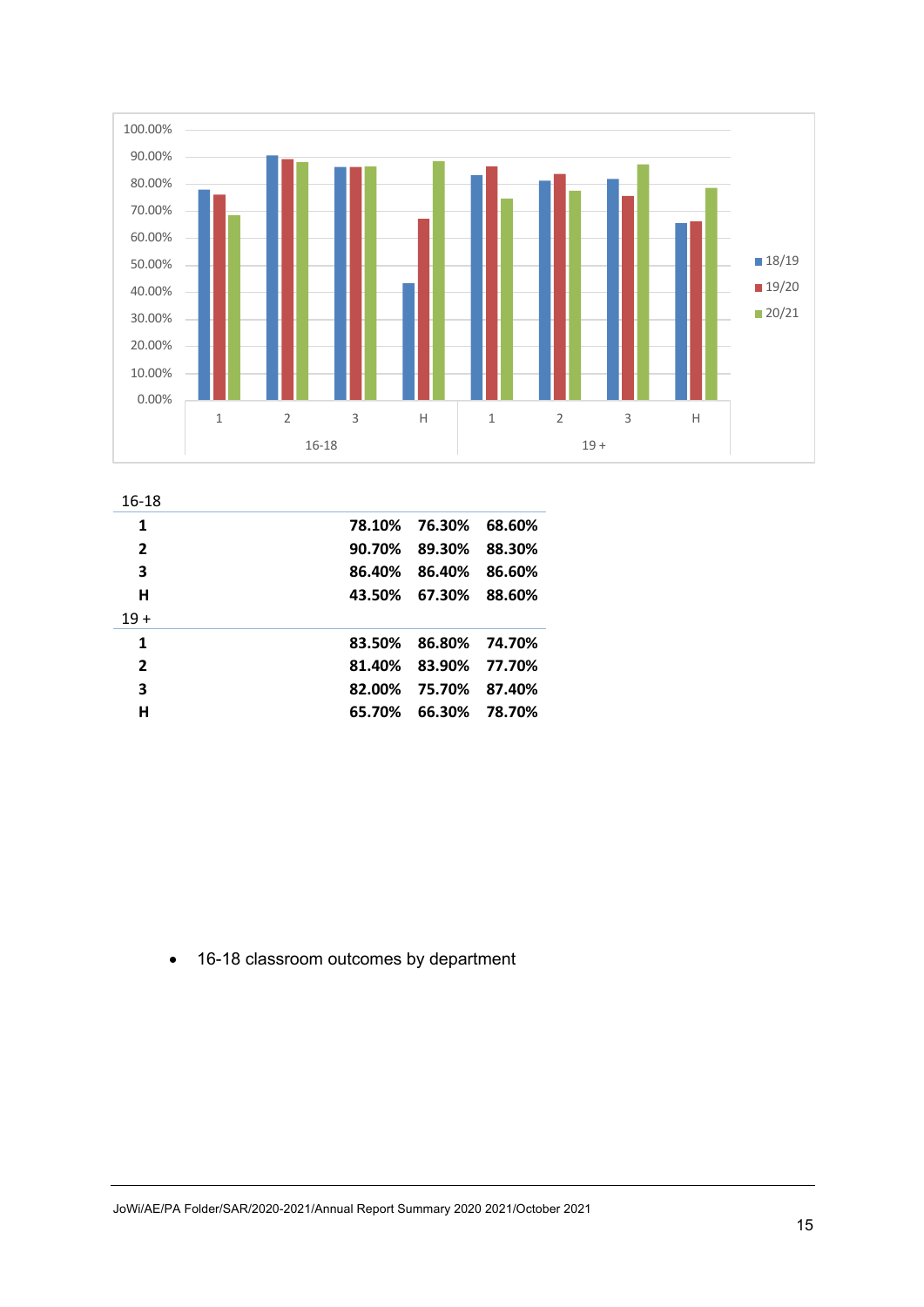

| <b>Row Labels</b>                         | 18/19  | 19/20  | 20/21   |
|-------------------------------------------|--------|--------|---------|
| Access to HE                              | 84.20% | 87.42% | 91.42%  |
| Adult, Community & Education              |        | 88.51% | 93.56%  |
| A-Level Year 1                            |        |        | 100.00% |
| A-Level Year 2                            |        |        | 100.00% |
| <b>Animal Care</b>                        | 80.95% | 86.81% | 85.57%  |
| Art & Design                              | 91.67% | 94.02% | 89.69%  |
| <b>Beauty</b>                             | 82.44% | 80.92% | 91.09%  |
| <b>Business &amp; Accounting</b>          | 82.89% | 89.56% | 78.86%  |
| Catering                                  | 92.44% | 85.14% | 91.72%  |
| Cross-College                             | 99.71% | 99.43% | 98.90%  |
| Digital Technologies and Computer Science | 82.15% | 85.85% | 91.14%  |
| Early Years and Education                 | 74.83% | 81.07% | 87.00%  |
| <b>Elective Home Education</b>            | 62.50% | 67.35% | 79.17%  |
| <b>ESOL</b>                               | 85.92% | 83.33% | 79.54%  |
| <b>Expressive Arts</b>                    | 88.59% | 85.31% | 84.96%  |
| <b>Foundation &amp; Essential Skills</b>  | 92.86% | 89.71% | 90.14%  |
| Hair                                      | 88.51% | 77.05% | 90.73%  |
| Health                                    | 85.99% | 86.59% | 85.54%  |
| <b>Humanities</b>                         | 86.03% | 87.05% | 83.87%  |
| Media                                     | 85.61% | 93.70% | 95.50%  |
| <b>Performing Arts</b>                    | 86.14% | 95.73% | 87.65%  |
| <b>Public Services</b>                    | 61.11% | 81.82% | 90.45%  |
| Resits                                    | 53.85% |        |         |
| Science                                   | 86.01% | 87.95% | 83.93%  |
| Science, Computing and Business           | 85.33% | 88.02% | 84.13%  |
| Sport                                     | 68.25% | 79.92% | 86.24%  |
| Travel & Tourism                          | 91.54% | 95.83% | 89.96%  |
| Unknown                                   | 88.49% | 66.67% | 0.00%   |

• Outcomes by Qualification Type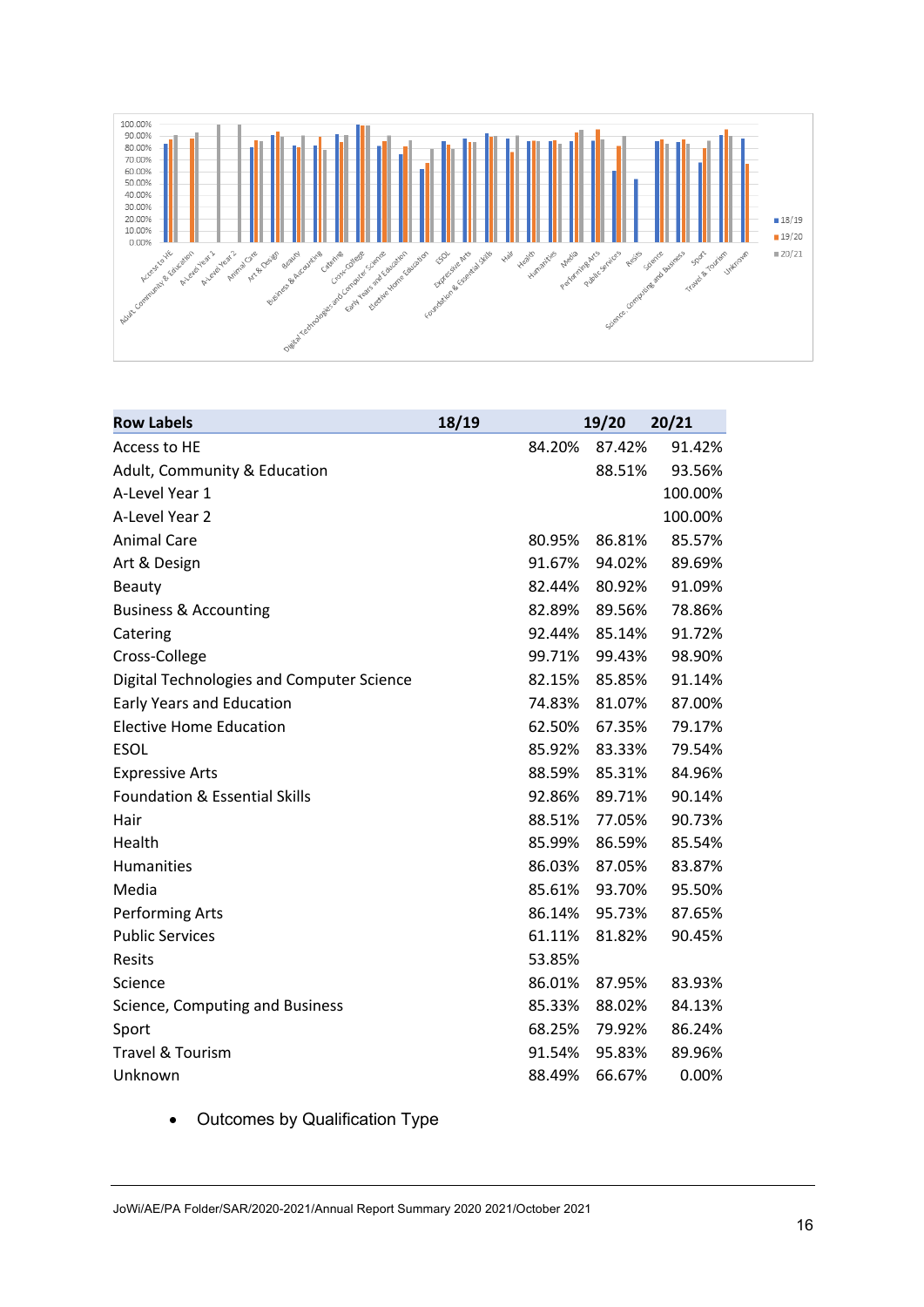

| <b>Row Labels</b>              | 18/19 |        | 19/20  | 20/21  |
|--------------------------------|-------|--------|--------|--------|
| A Level                        |       | 89.14% | 84.20% | 80.33% |
| Access to HE                   |       | 74.55% | 72.62% | 88.28% |
| AS Level                       |       | 62.50% | 80.00% | 88.44% |
| Award                          |       | 98.44% | 98.44% | 95.30% |
| Basic Skills Maths and English |       | 58.91% | 56.63% | 38.51% |
| Certificate                    |       | 79.64% | 85.44% | 89.26% |
| Diploma                        |       | 84.35% | 88.24% | 88.05% |
| <b>ESOL</b>                    |       | 86.39% | 89.56% | 75.82% |
| <b>GCSE Maths and English</b>  |       | 83.69% | 87.76% | 85.79% |
| <b>GCSE Other</b>              |       | 69.23% | 73.91% | 82.49% |
| <b>Other Non-Regulated</b>     |       | 97.91% | 99.26% | 97.52% |
| <b>Other Regulated</b>         |       | 94.59% | 88.89% | 2.78%  |

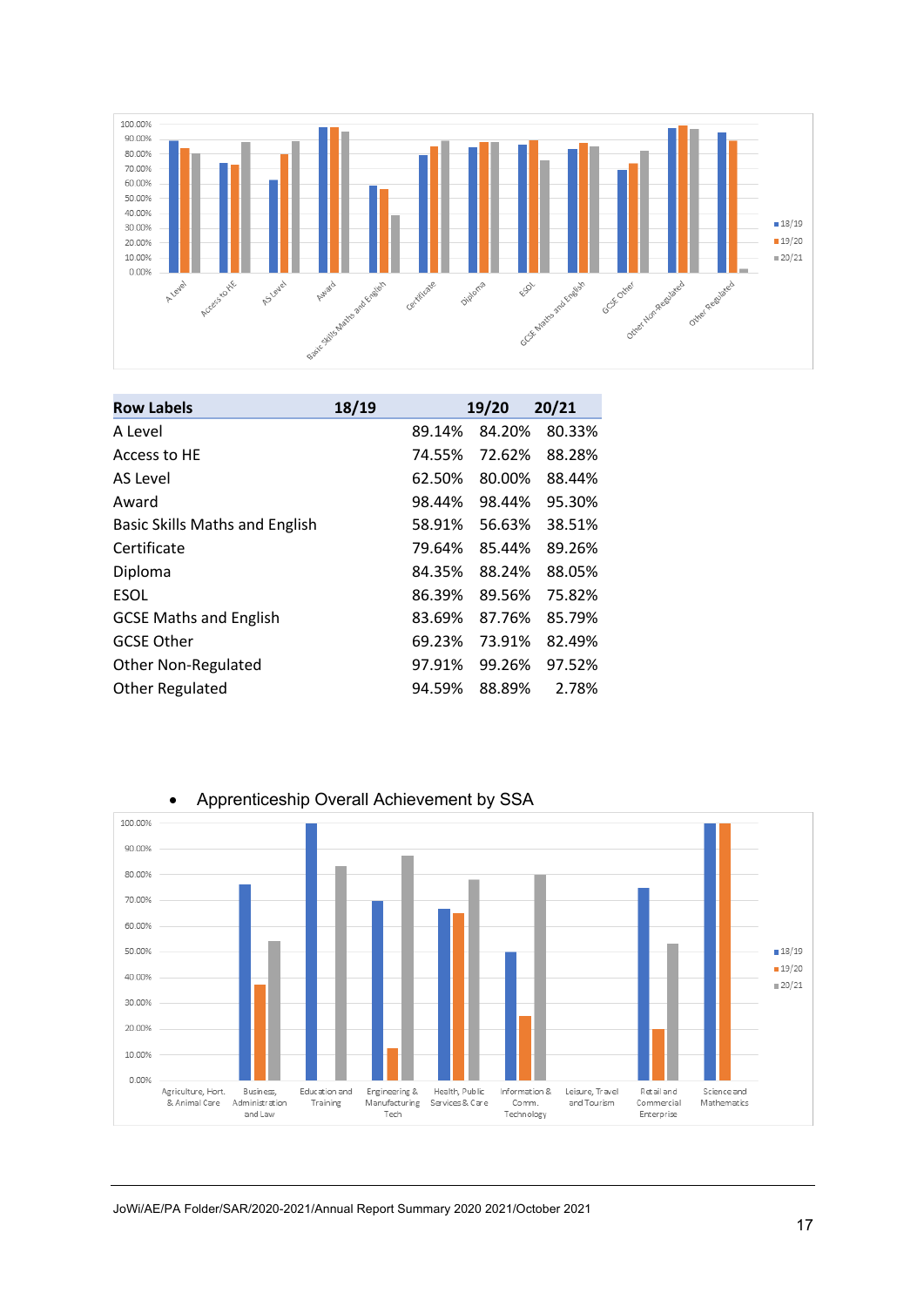|                                         |       |         |         |        | Nat. |
|-----------------------------------------|-------|---------|---------|--------|------|
| <b>Row Labels</b>                       | 18/19 |         | 19/20   | 20/21  | Rate |
| Agriculture, Hort. & Animal Care        |       |         |         | 0.00%  |      |
| Business, Administration and Law        |       | 76.40%  | 37.33%  | 54.03% |      |
| <b>Education and Training</b>           |       | 100.00% |         | 83.35% |      |
| Engineering & Manufacturing Tech        |       | 70.00%  | 12.50%  | 87.50% |      |
| Health, Public Services & Care          |       | 66.67%  | 65.00%  | 78.33% |      |
| Information & Comm. Technology          |       | 50.00%  | 25.00%  | 80.00% |      |
| Leisure, Travel and Tourism             |       |         |         |        |      |
| <b>Retail and Commercial Enterprise</b> |       | 75.00%  | 20.00%  | 53.33% |      |
| Science and Mathematics                 |       | 100.00% | 100.00% |        |      |

# **EDUCATION FOR YOUNG PEOPLE**

# **GRADE: Good**

| <b>KEY STRENGTHS</b>                                                                                                                                                                                                                                                                                                                                                                                                                                                                                                                                                                                                                                                            | <b>KEY AREAS FOR IMPROVEMENT</b>                                                                                                                    |
|---------------------------------------------------------------------------------------------------------------------------------------------------------------------------------------------------------------------------------------------------------------------------------------------------------------------------------------------------------------------------------------------------------------------------------------------------------------------------------------------------------------------------------------------------------------------------------------------------------------------------------------------------------------------------------|-----------------------------------------------------------------------------------------------------------------------------------------------------|
| Overall achievement Rate is good<br>٠<br>The college is ambitious for all its<br>learners.<br>SEND learners are well monitored<br>and succeed well on main aims<br>The curriculum is purposeful and<br>$\bullet$<br>progression to further study,<br>apprenticeships and employment is<br>good<br>Good industry placements in the<br>majority of areas (pre-COVID)<br>Teaching and learning is good and<br>$\bullet$<br>learners appreciate this. They<br>develop not only academic, but<br>personal, social and independent<br>learning skills<br>Attendance is generally good<br>٠<br>Behaviour across campus is very<br>good.<br>Progression to high quality<br>destinations | Achievement rates for Functional<br>$\bullet$<br>Skills Maths and English for 16-18.<br>Industry placements for Science and<br>$\bullet$<br>Digital |

# **EXECUTIVE SUMMARY**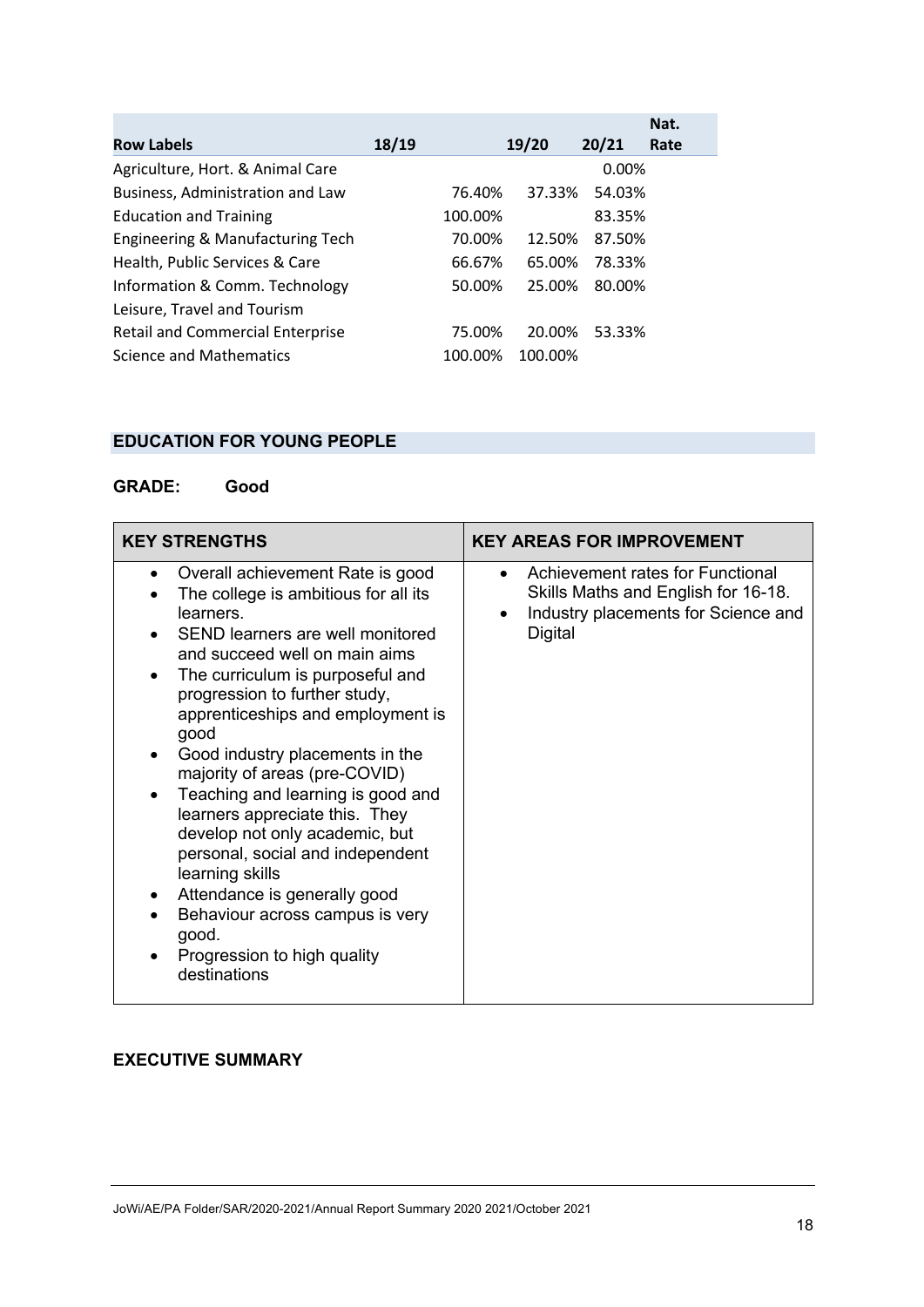Halesowen College implements robust Quality Assurance processes for faculties or divisions that perform below target and national rates. This results in regular scrutiny at senior leadership, teaching, learning and quality team and Assistant Principals ensure timely interventions and areas for improvement are highlighted and actioned.

Value added continues to be a focus to ensure learners not only meet but exceed expectations whilst studying at Halesowen College. Performance is uneven and good practice from areas with high value-added will be shared this year, alongside initiatives to really drive the higher achieving learners.

Employers inform our curriculum development through a range of interactions with curriculum and Apprenticeship teams to ensure that curriculum intent is fir for purpose, meeting both local and national skills priorities. Further development is required to ensure that employer involvement is consistent across all subject areas especially in relation to work placement and industrial placement.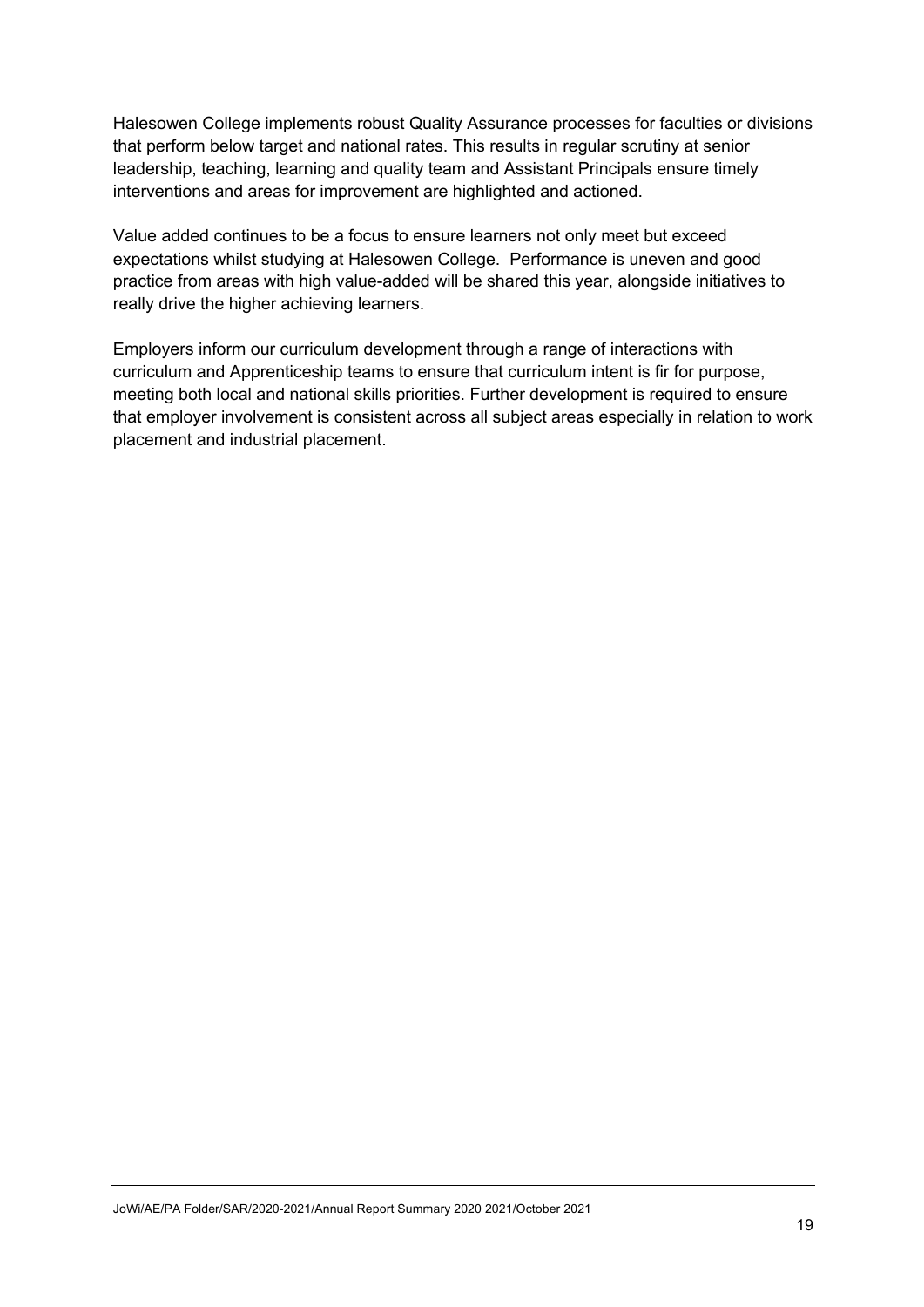# **ADULT LEARNING PROGRAMMES**

# **GRADE: Good**

| <b>KEY STRENGTHS</b>                                                                                                                                                                                                          | <b>KEY AREAS FOR IMPROVEMENT</b>                                                  |
|-------------------------------------------------------------------------------------------------------------------------------------------------------------------------------------------------------------------------------|-----------------------------------------------------------------------------------|
| Review of adult learning<br>programmes ensures a close<br>alignment with local and regional<br>needs.                                                                                                                         | 19+ outcomes for Functional Skills<br>English and Maths.<br><b>ESOL</b> outcomes. |
| The adult curriculum has a clear<br>focus on widening participation and<br>has widened use of community<br>venues.                                                                                                            | <b>GCSE / Functional Skills results</b><br>(particularly linked with ESOL)        |
| Teachers use high levels of subject<br>and vocational experience to enable<br>students to develop good<br>employability and academic skills<br>which makes them more equipped<br>to move into employment or further<br>study. |                                                                                   |
| High rates of progression to higher<br>education from Access<br>programmes.                                                                                                                                                   |                                                                                   |
| Progression through the levels in<br>supporting Teaching and Learning<br>and Counselling.                                                                                                                                     |                                                                                   |
| Improved retention and pass rates<br>on the majority of access courses.                                                                                                                                                       |                                                                                   |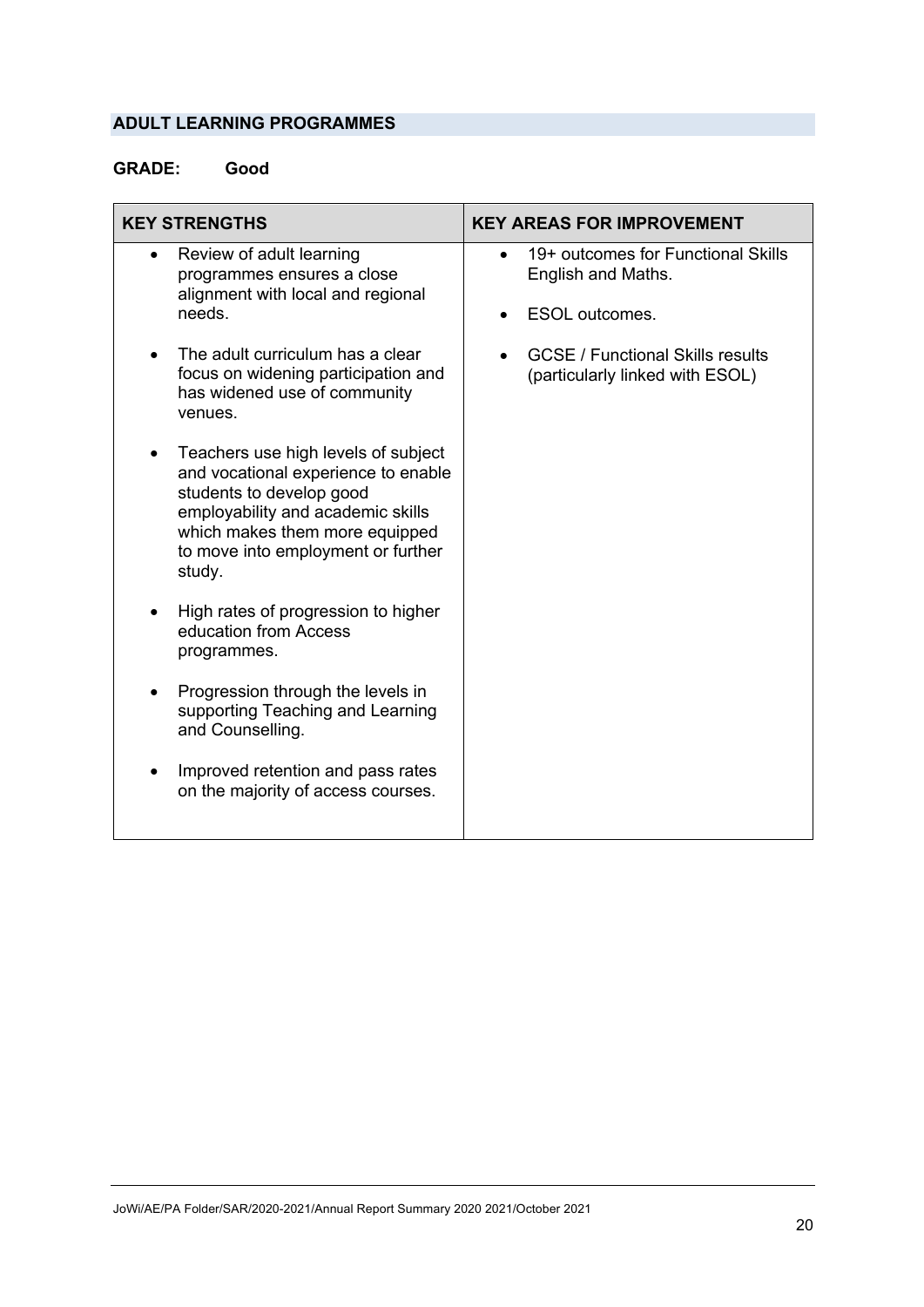## **APPRENTICESHIPS**

## **GRADE: requires improvement**

| <b>KEY STRENGTHS</b>                                                                                                                                                                                                                                                                                                                                                                                                                                                                                                                                                                                                                                                                                                                                                                                                               | <b>KEY AREAS FOR IMPROVEMENT</b>                                                                                                                                                                                                                                                                                                                                                                                                                                                                                                                   |
|------------------------------------------------------------------------------------------------------------------------------------------------------------------------------------------------------------------------------------------------------------------------------------------------------------------------------------------------------------------------------------------------------------------------------------------------------------------------------------------------------------------------------------------------------------------------------------------------------------------------------------------------------------------------------------------------------------------------------------------------------------------------------------------------------------------------------------|----------------------------------------------------------------------------------------------------------------------------------------------------------------------------------------------------------------------------------------------------------------------------------------------------------------------------------------------------------------------------------------------------------------------------------------------------------------------------------------------------------------------------------------------------|
| Teachers and Assessors use their<br>extensive industry experience well<br>to support apprentices' development<br>if good practical skills.<br>Apprenticeship provision has been<br>reviewed and aligns with local and<br>regional priorities.<br>Apprentices develop good levels of<br>improved self-confidence and<br>become more versatile with their job<br>roles.<br>Assessors and managers are quick<br>to identify apprentices who are not<br>progressing as expected and<br>effective actions to address this are<br>swiftly implemented.<br>The introduction of Onefile has<br>$\bullet$<br>helped to improve measures of<br>compliance.<br>Systems and processes are now<br>well established, and staff recognise<br>and value the new structures,<br>including more effective IV and<br>compliance checks with standards | Assessors need to use Onefile to its<br>full capacity.<br>Feedback on progress needs to be<br>$\bullet$<br>more detailed - there is increasing<br>confidence in the reporting of<br>progress towards completion, but<br>not on the development of skills,<br>behaviours and knowledge.<br>Overall and timely achievement<br>$\bullet$<br>rates are too low.<br>More detailed written feedback to<br>improve functional skills.<br>Ensure apprentices have a good<br>$\bullet$<br>understanding of radicalisation,<br>British values and extremism. |

## **EXECUTIVE SUMMARY**

In 2020-2021 the Apprenticeship offer underwent a thorough review and rationalisation to ensure the provision is aligned to local and regional need. The team are on an improvement journey and are making good progress in reviewing and reaffirming processes and procedures to ensure quality and compliance.

Onefile continues to be a development area to ensure feedback is detailed and reflects the three-way conversation between assessor, apprentice and employer.

Covid-19 had a big impact upon retention and achievement and the team are now focussed on remedial action following the pandemic, coupled with implementing new high-quality processes and procedures.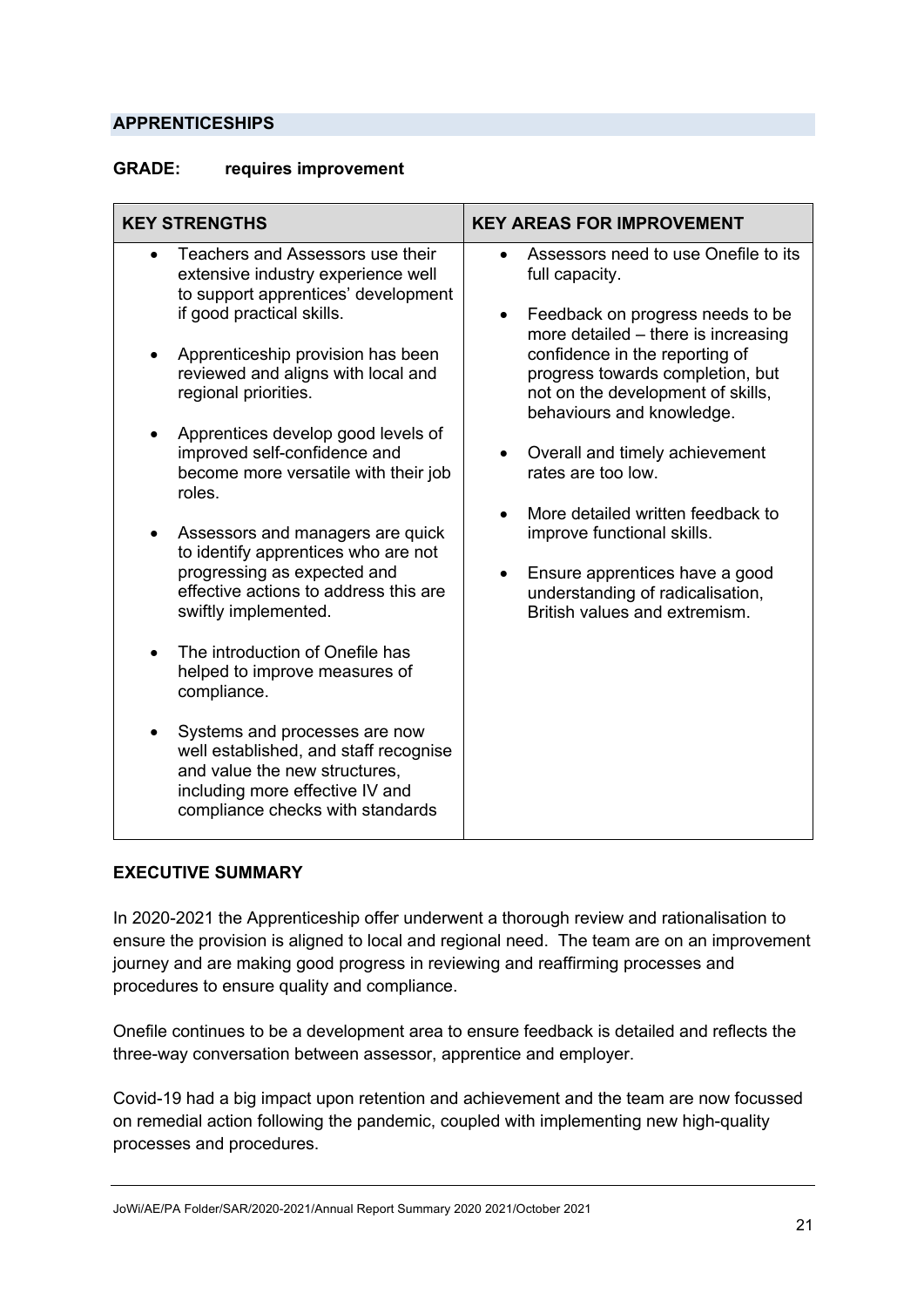## **PROVISION FOR LEARNERS WITH HIGH NEEDS**

## **GRADE: Good**

| <b>KEY STRENGTHS</b>                                                                                                                                                                                                                                           | <b>KEY AREAS FOR IMPROVEMENT</b>                                                     |
|----------------------------------------------------------------------------------------------------------------------------------------------------------------------------------------------------------------------------------------------------------------|--------------------------------------------------------------------------------------|
| The recruitment of high needs<br>$\bullet$<br>students is well-developed and<br>demonstrates the College<br>commitment to inclusivity.                                                                                                                         | Further close achievement gap<br>$\bullet$<br>between EHCP and non-EHCP<br>students. |
| There is good integration of high<br>٠<br>needs students into mainstream<br>curriculum, hence students have the<br>same/similar experiences.                                                                                                                   |                                                                                      |
| The College works with a number of<br>٠<br>external agencies to ensure the<br>effective co-ordination of specialised<br>support, meaning funding is<br>appropriately spent and aligned to<br>services that enhance the students'<br>preparation for adulthood. |                                                                                      |
| Learners participate in wider college<br>٠<br>activities and therefore develop<br>confidence and skills required to<br>gain further independence.                                                                                                              |                                                                                      |
| Students generally and supported<br>internship students have excellent<br>progression to employment and<br>apprenticeships.                                                                                                                                    |                                                                                      |

## **EXECUTIVE SUMMARY**

The College is committed to offering an inclusive provision for all its students. The College offers discreet SEND provision alongside students with an Education Health Care Plan (EHCP) accessing mainstream provision with additional support given by the Learning Support Team. The College promotes the ethos of developing independence in students that present with SEND and support packages are regularly reviewed in conjunction with the students to ensure they are fit for purpose and are supporting the individual when preparing for adulthood.

During Covid many learners with EHCPs struggled during lockdowns and this provision was made for them to attend College and complete their learning under the supervision of